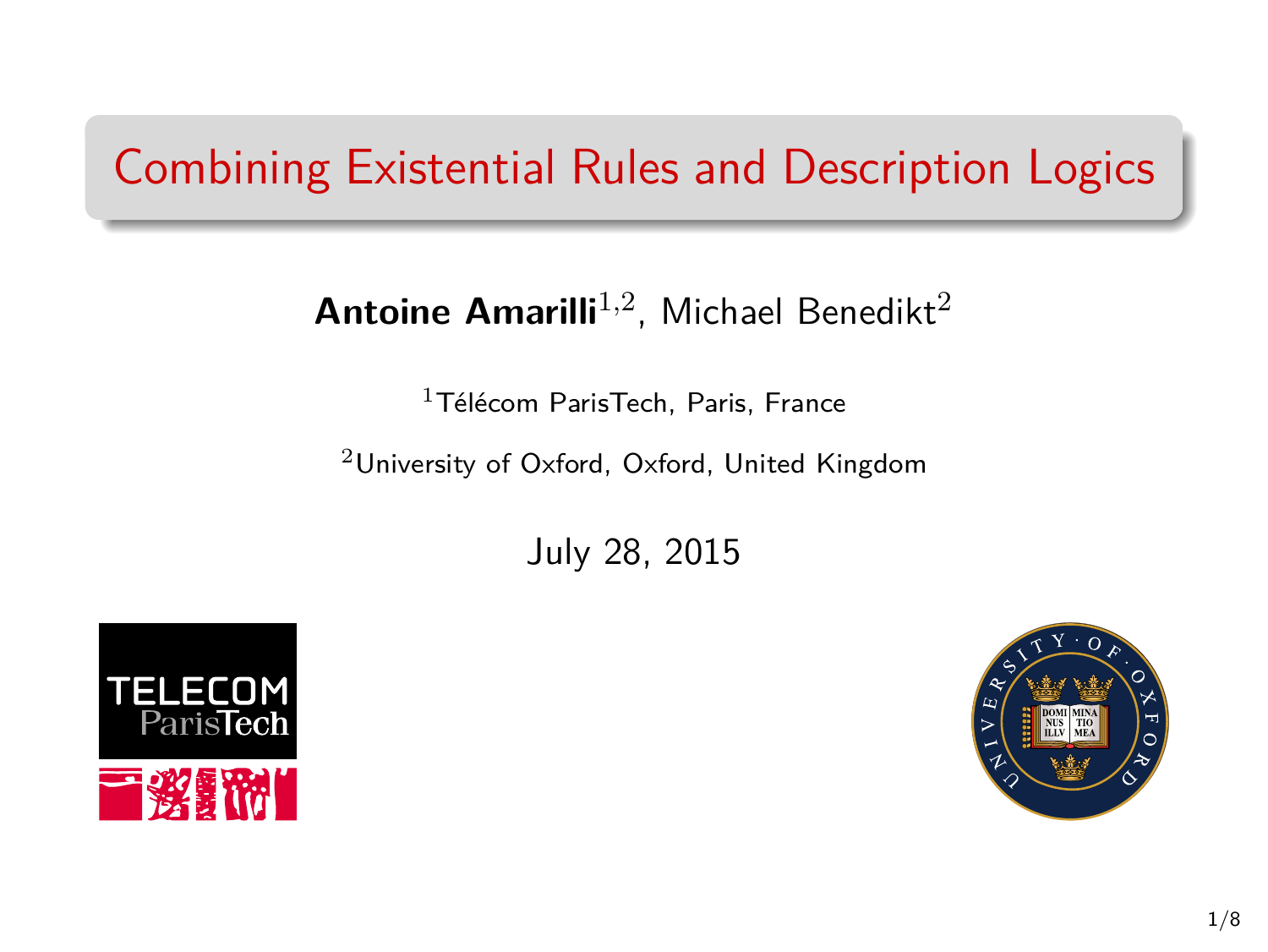# Open-world query answering (QA)

Open-world query answering:

- We are given:
	- Relational instance *I* (ground facts)
	- **!** Logical constraints Σ
	- **?** Boolean conjunctive query *q*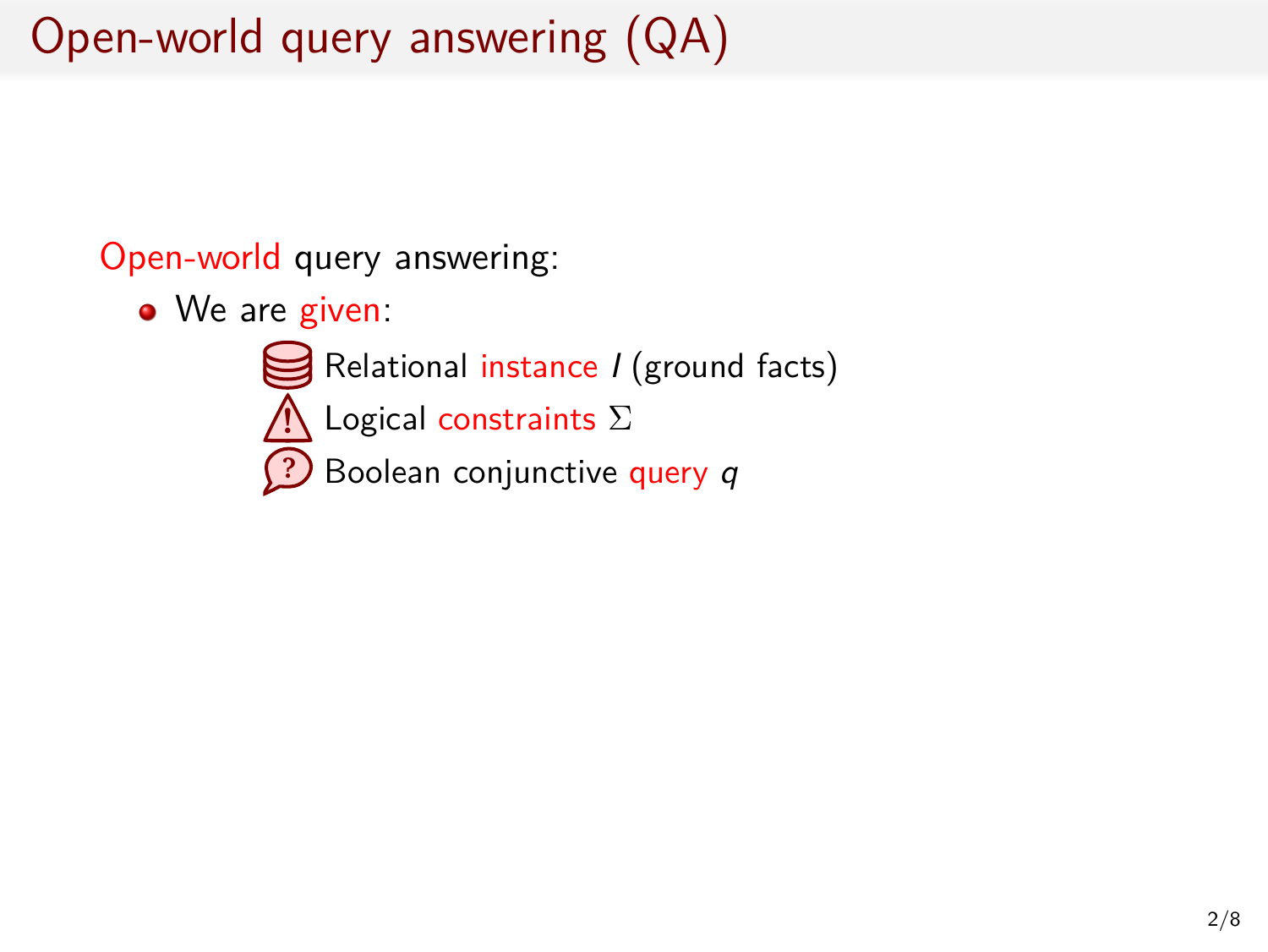# Open-world query answering (QA)

Open-world query answering:

- We are given:
	- Relational instance *I* (ground facts)
	- **!** Logical constraints Σ
	- **?** Boolean conjunctive query *q*
- We ask:
	- Consider all possible completions *J ⊇ I*
	- Restrict to those that satisfy the constraints  $\Sigma$
	- *→* Is *q* certain among them?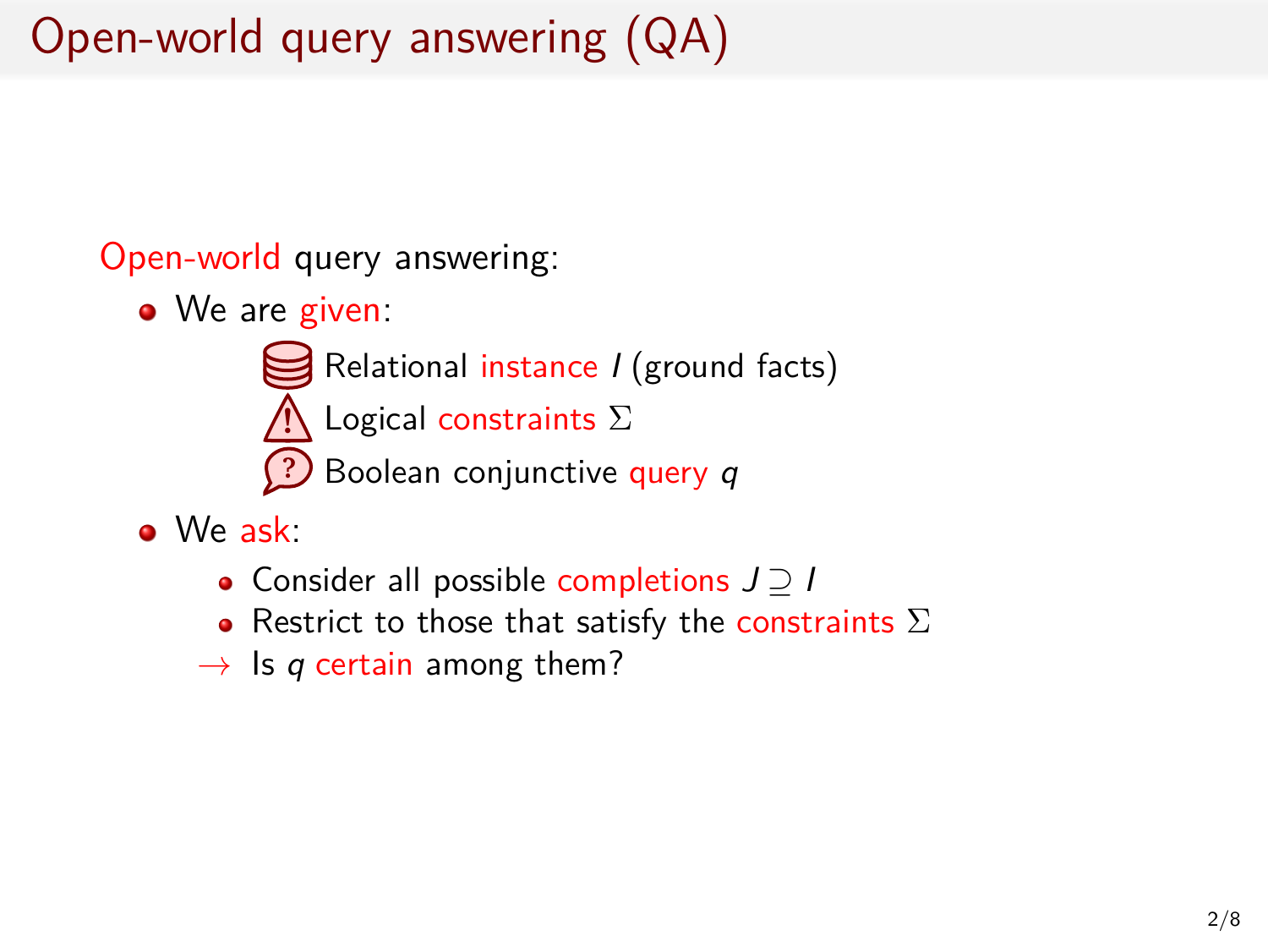# Open-world query answering (QA)

Open-world query answering: – query entailment or containment

- We are given:
	- Relational instance *I* (ground facts) A-Box
	- **!** Logical constraints  $\Sigma$  – T-Box
	- **?** Boolean conjunctive query *q*
- We ask:
	- Consider all possible completions *J ⊇ I*
	- $\bullet$  Restrict to those that satisfy the constraints  $\Sigma$
	- *→* Is *q* certain among them?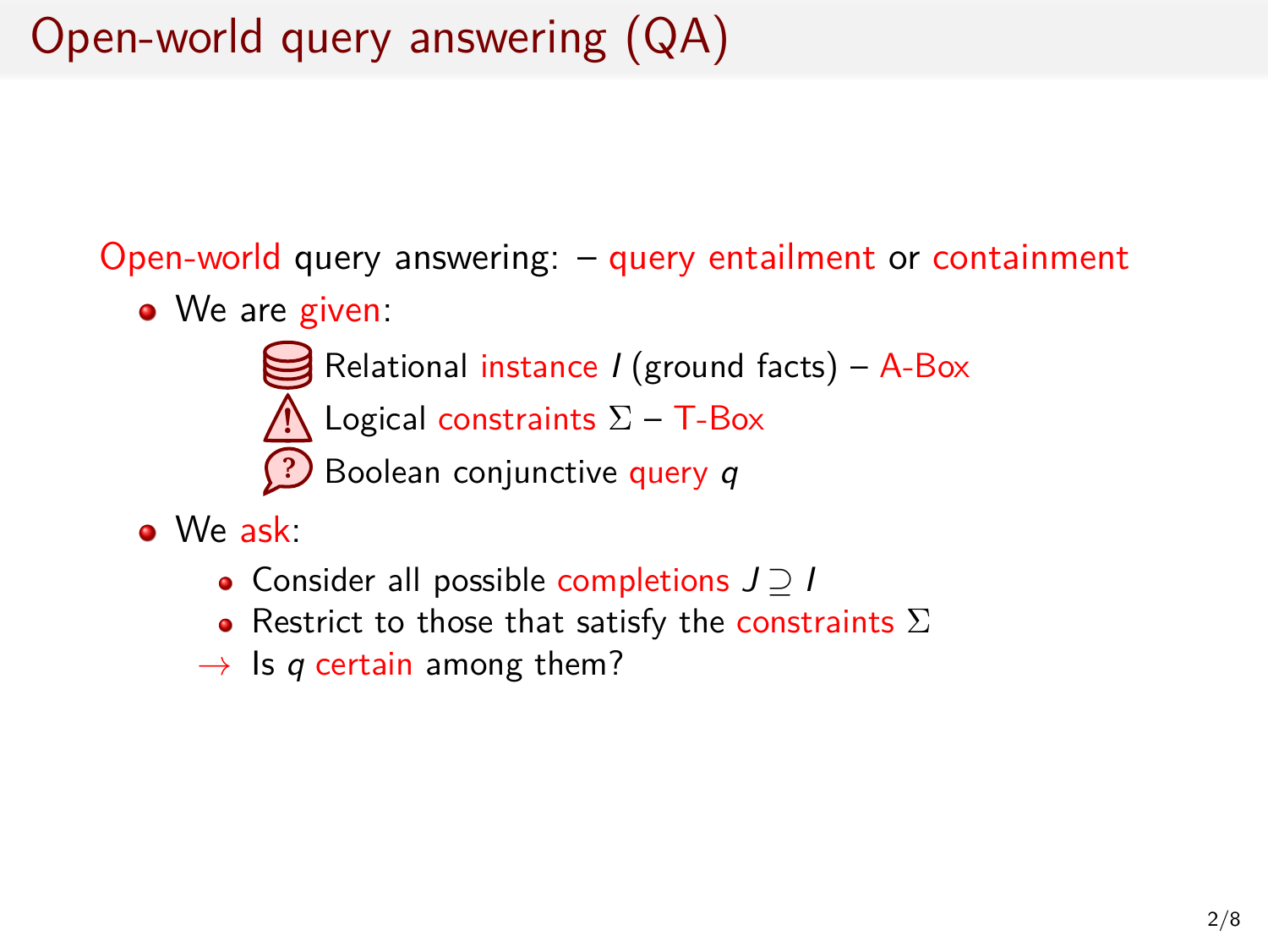**Rich description logics (DLs) Frontier-guarded existential rules**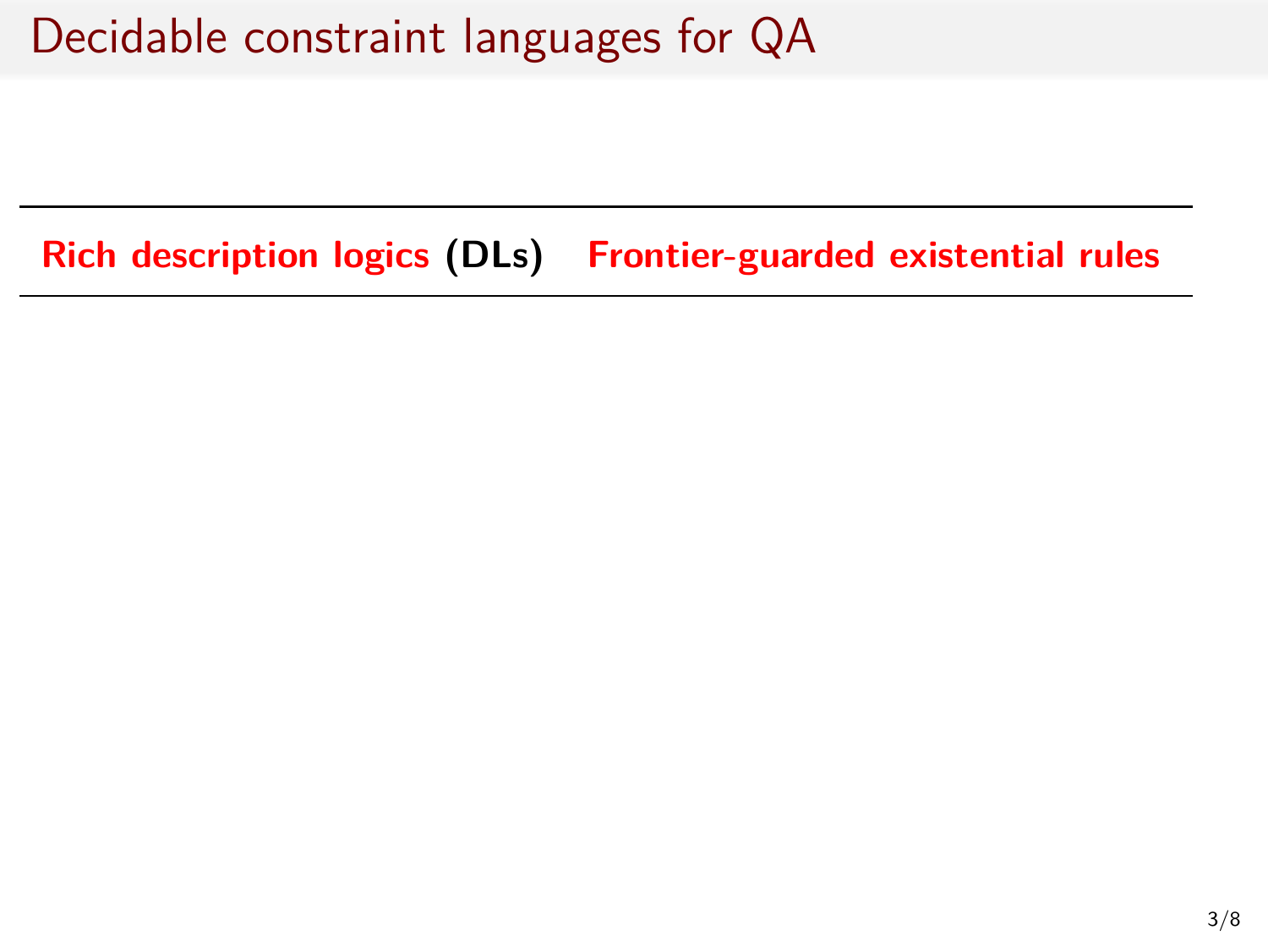**Rich description logics (DLs) Frontier-guarded existential rules**

Emp *⊑* CEO *⊔* (*∃*Mgr*−.*Emp) *∀pwv* Acpt(*p,w, v*) *→ ∃f* Trip(*p, f, v*)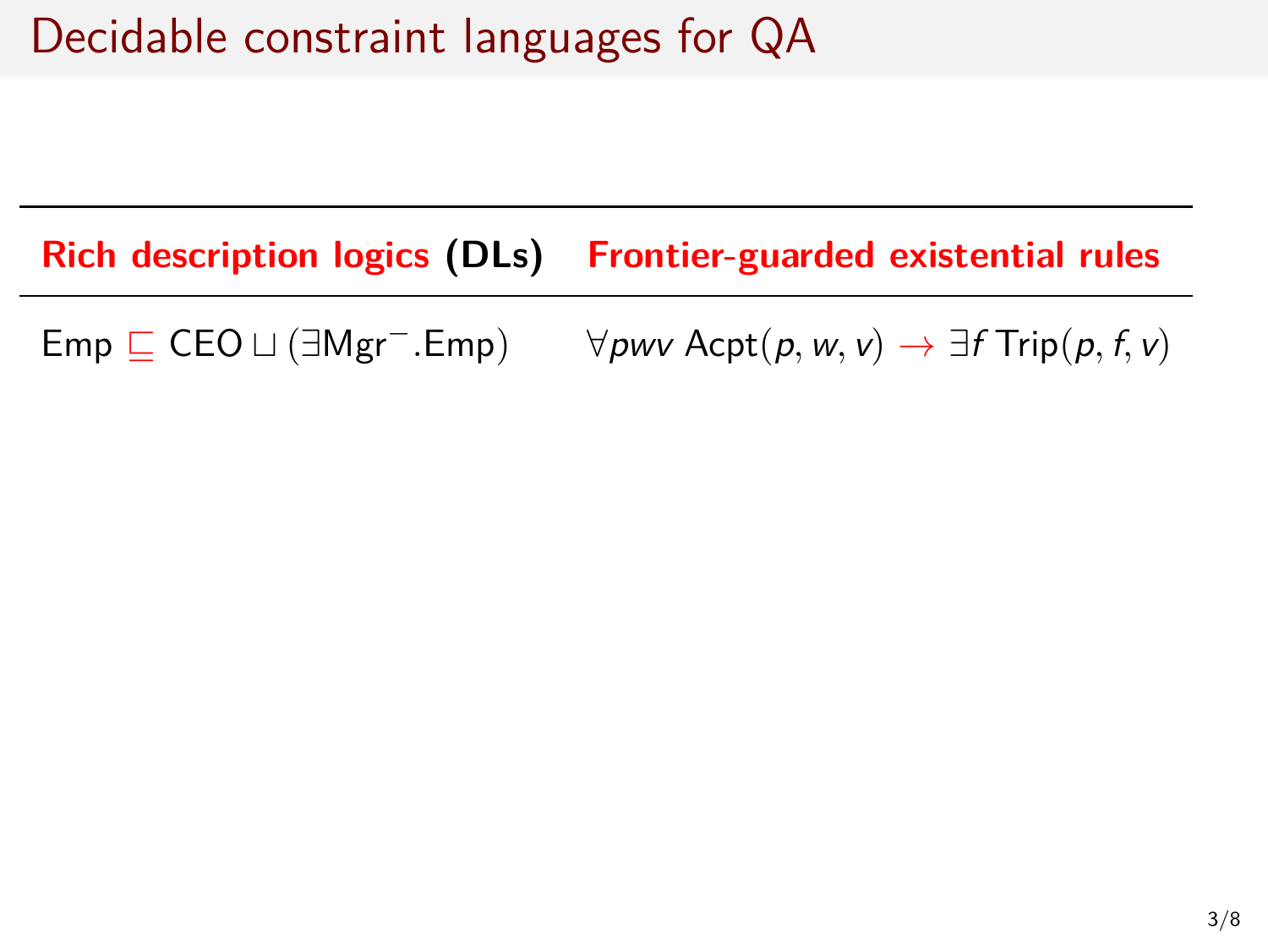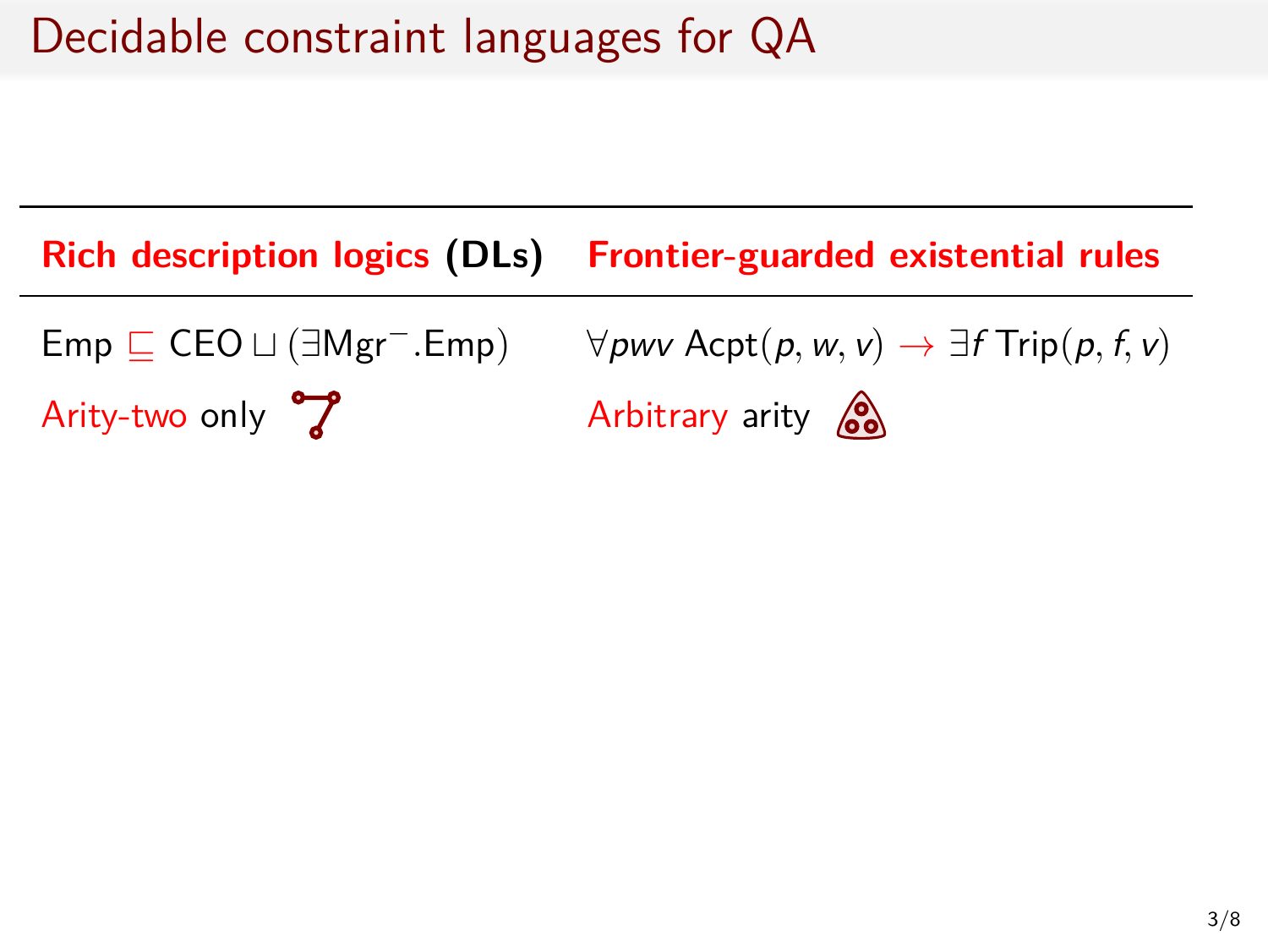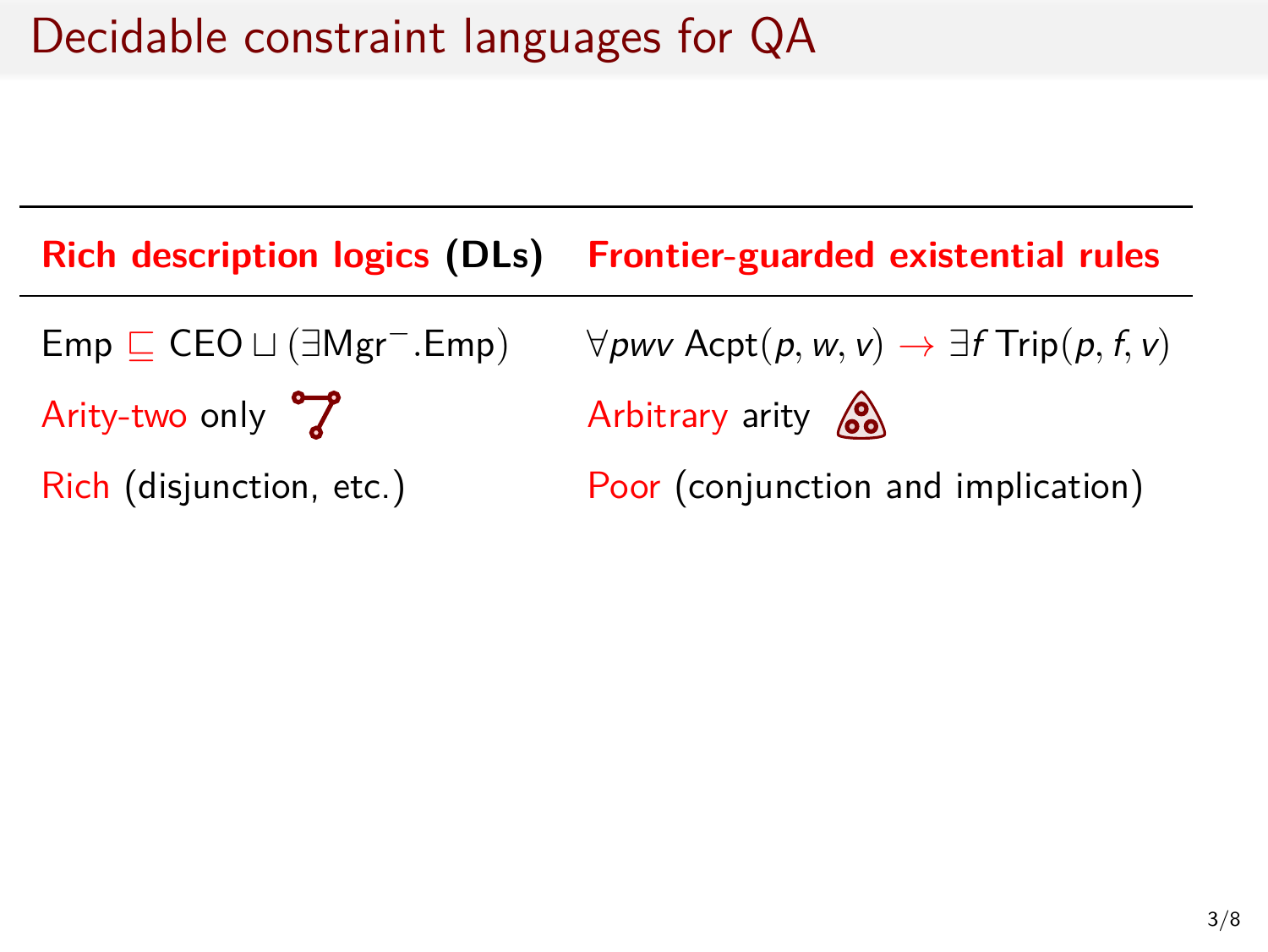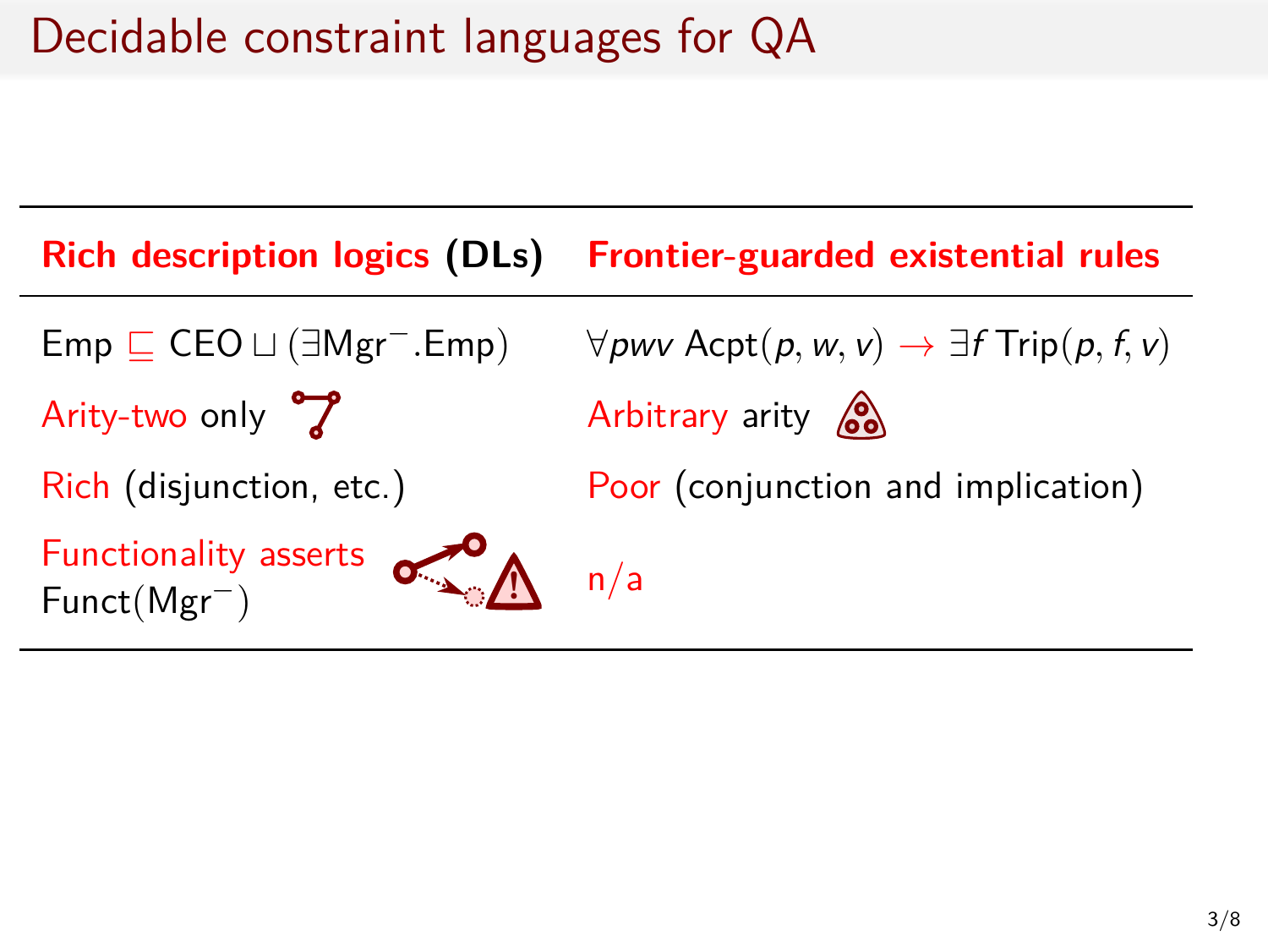

*→* QA is decidable for either language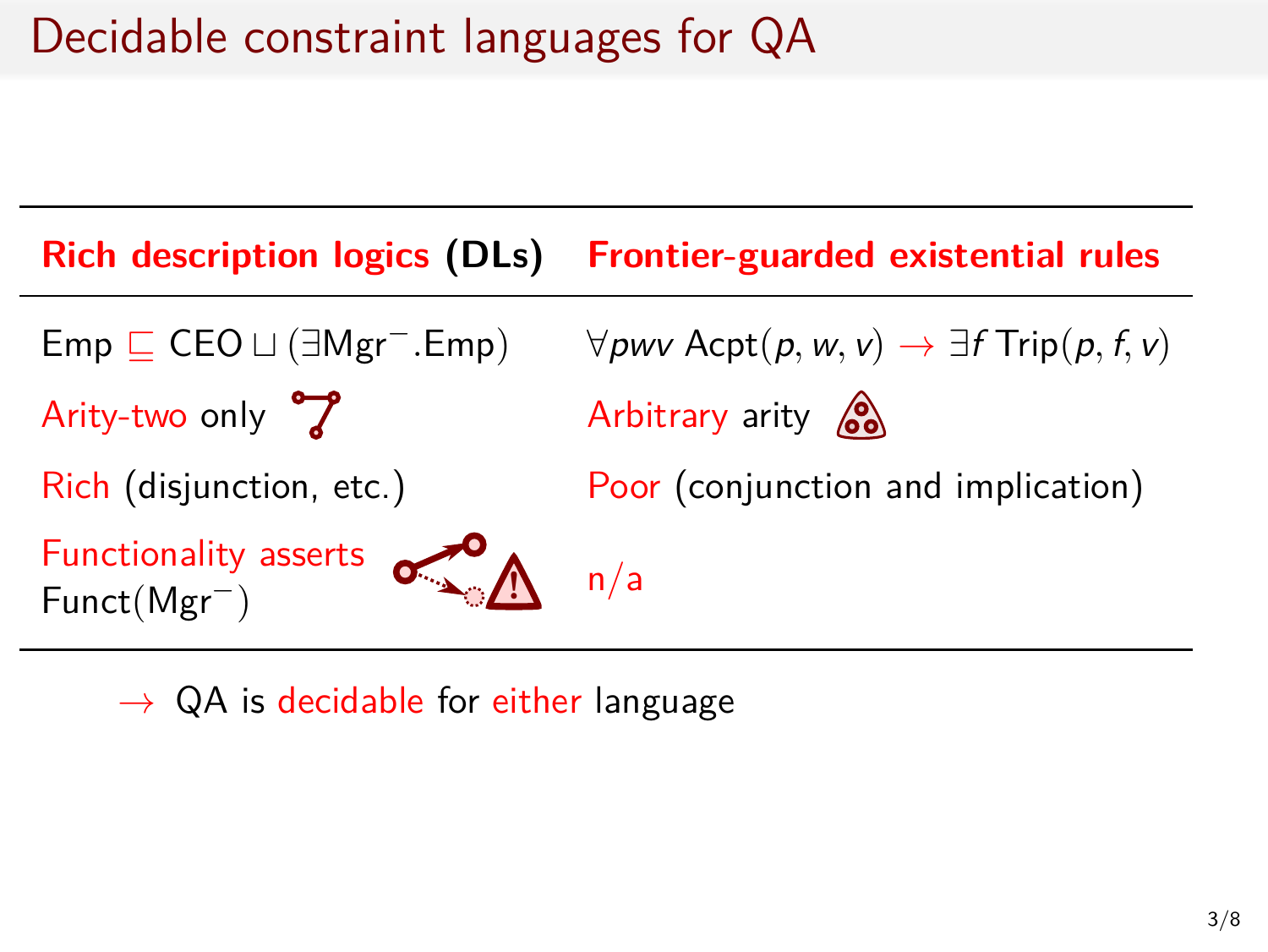### Can we have the best of both worlds?

- QA is decidable for rich DLs (i.e., expressible in GC<sup>2</sup>, guarded two-variable first-order logic with counting)
- QA is decidable for frontier-guarded existential rules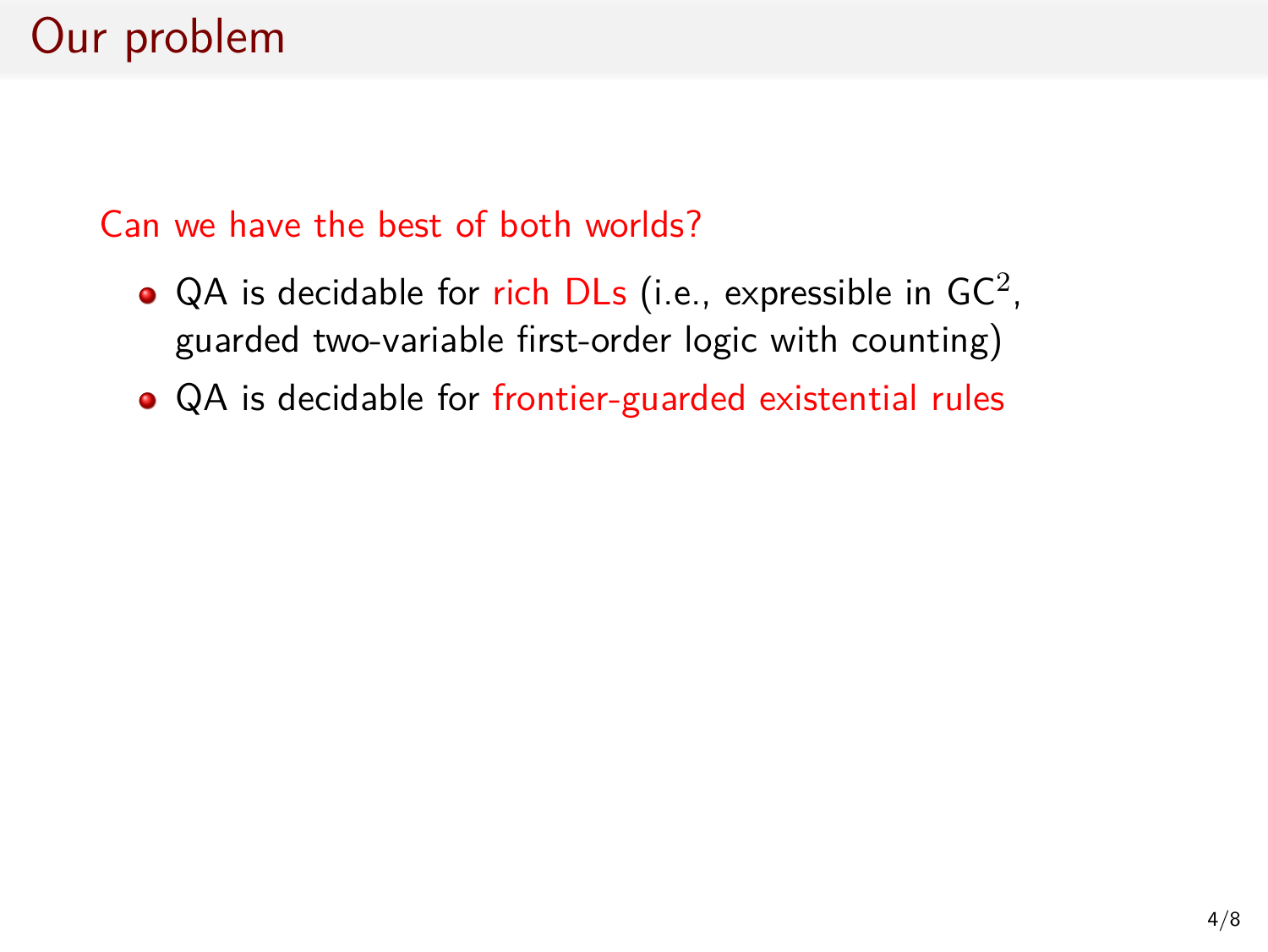### Can we have the best of both worlds?

- QA is decidable for rich DLs (i.e., expressible in GC<sup>2</sup>, guarded two-variable first-order logic with counting)
- QA is decidable for frontier-guarded existential rules
- $\rightarrow$  Is QA decidable for rich DLs + some classes of rules?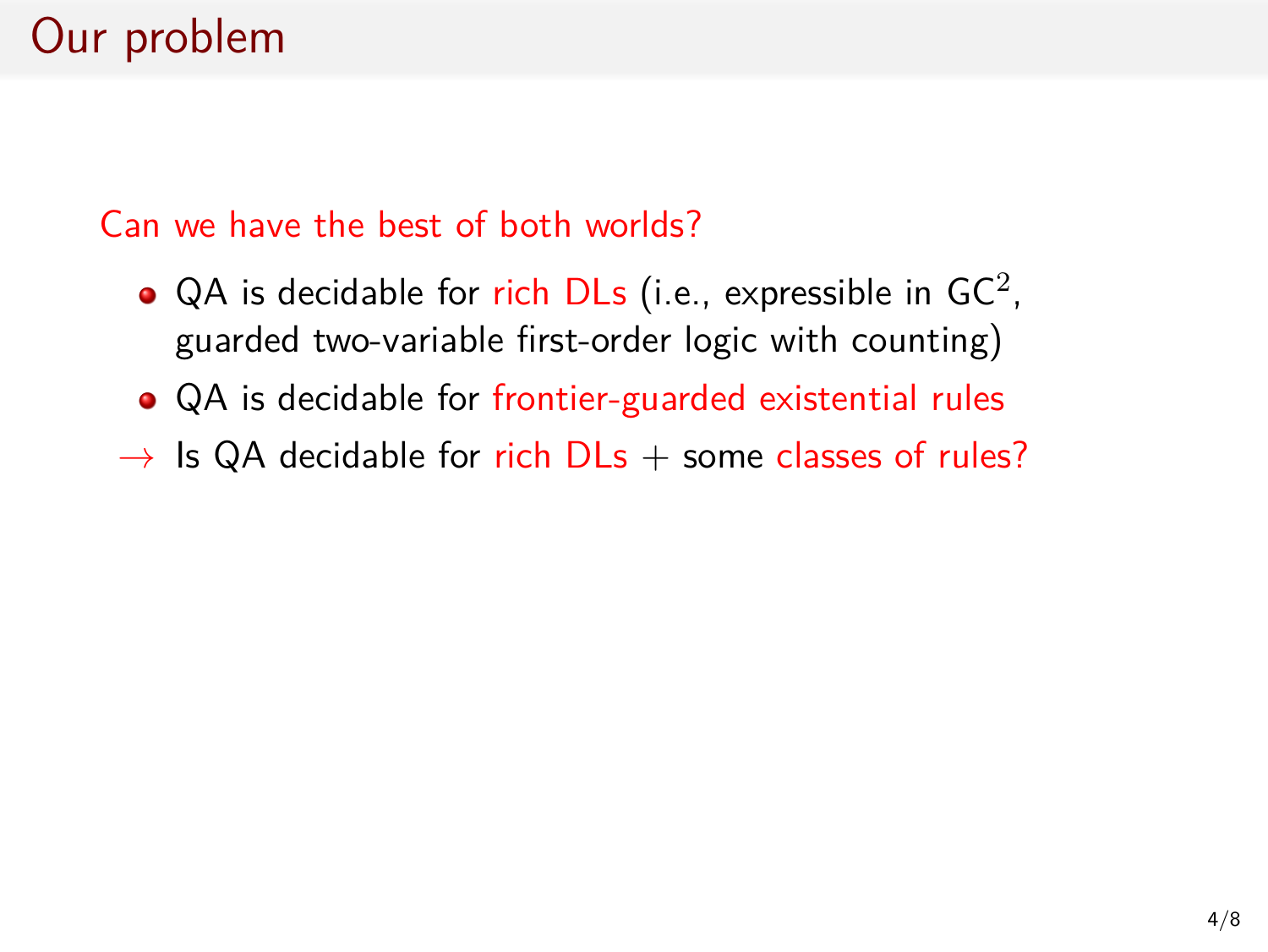### Can we have the best of both worlds?

- QA is decidable for rich DLs (i.e., expressible in GC<sup>2</sup>, guarded two-variable first-order logic with counting)
- QA is decidable for frontier-guarded existential rules
- $\rightarrow$  Is QA decidable for rich DLs + some classes of rules?

We show: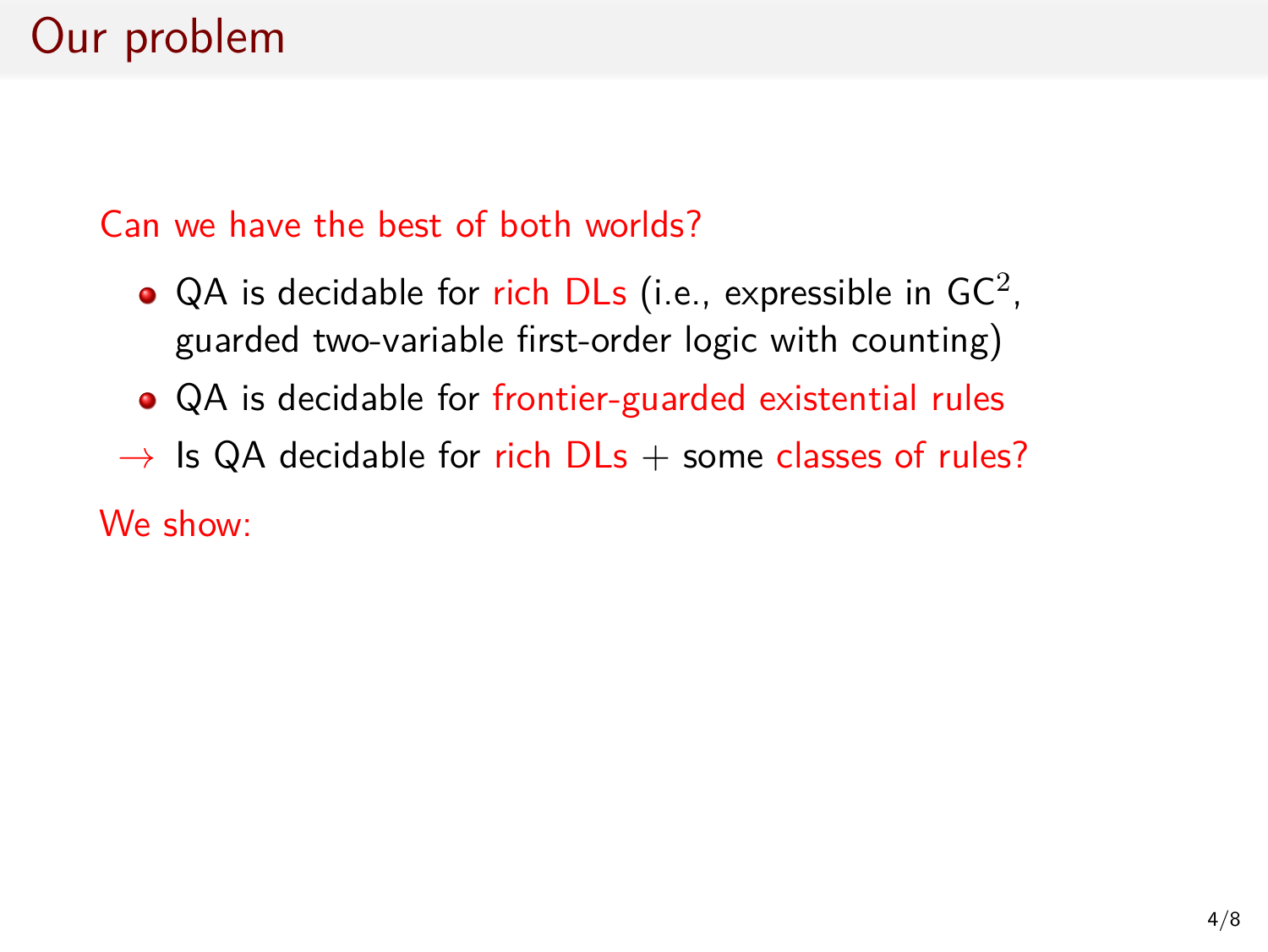### Can we have the best of both worlds?

- QA is decidable for rich DLs (i.e., expressible in GC<sup>2</sup>, guarded two-variable first-order logic with counting)
- QA is decidable for frontier-guarded existential rules
- $\rightarrow$  Is QA decidable for rich DLs  $+$  some classes of rules?

We show:

- QA is undecidable for rich DLs and frontier-guarded rules
- QA with rich DLs is decidable for some new rule classes
- Functional dependencies can be added under some conditions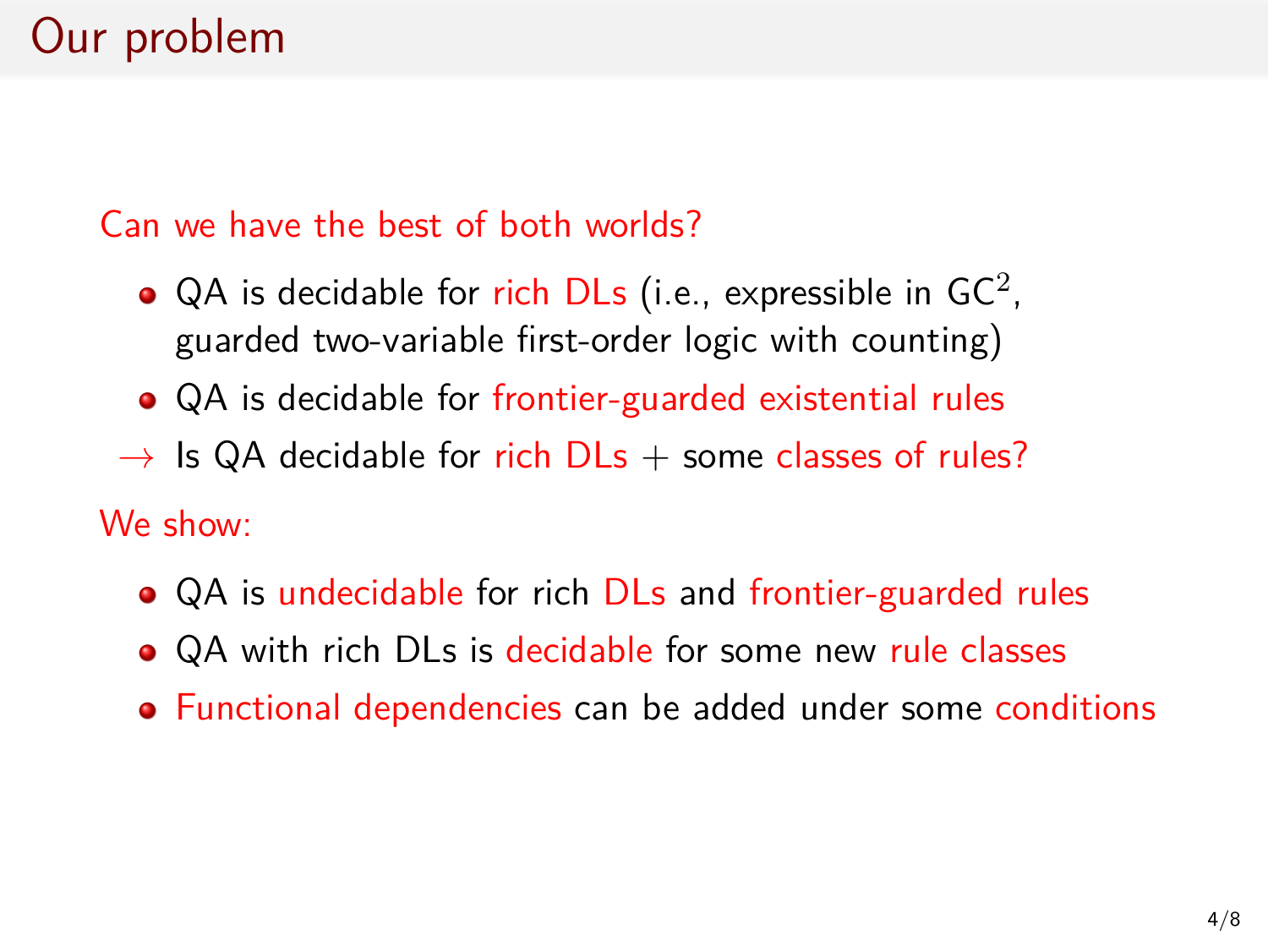#### Theorem

*QA is undecidable for rich DLs and frontier-guarded rules*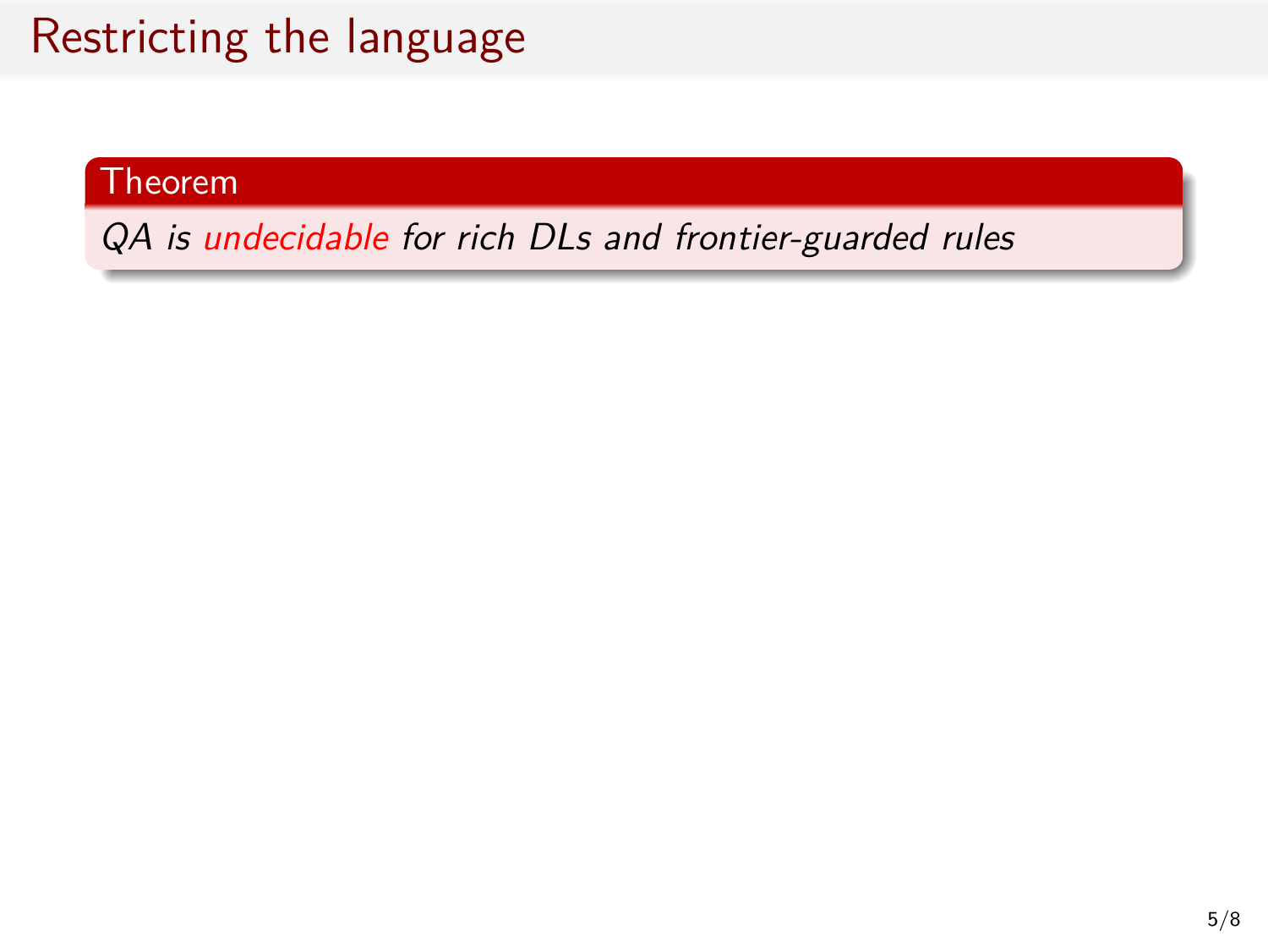#### Theorem

*QA is undecidable for rich DLs and frontier-guarded rules*

Problem: inclusion dependencies  $+$  Funct = ID/FD implication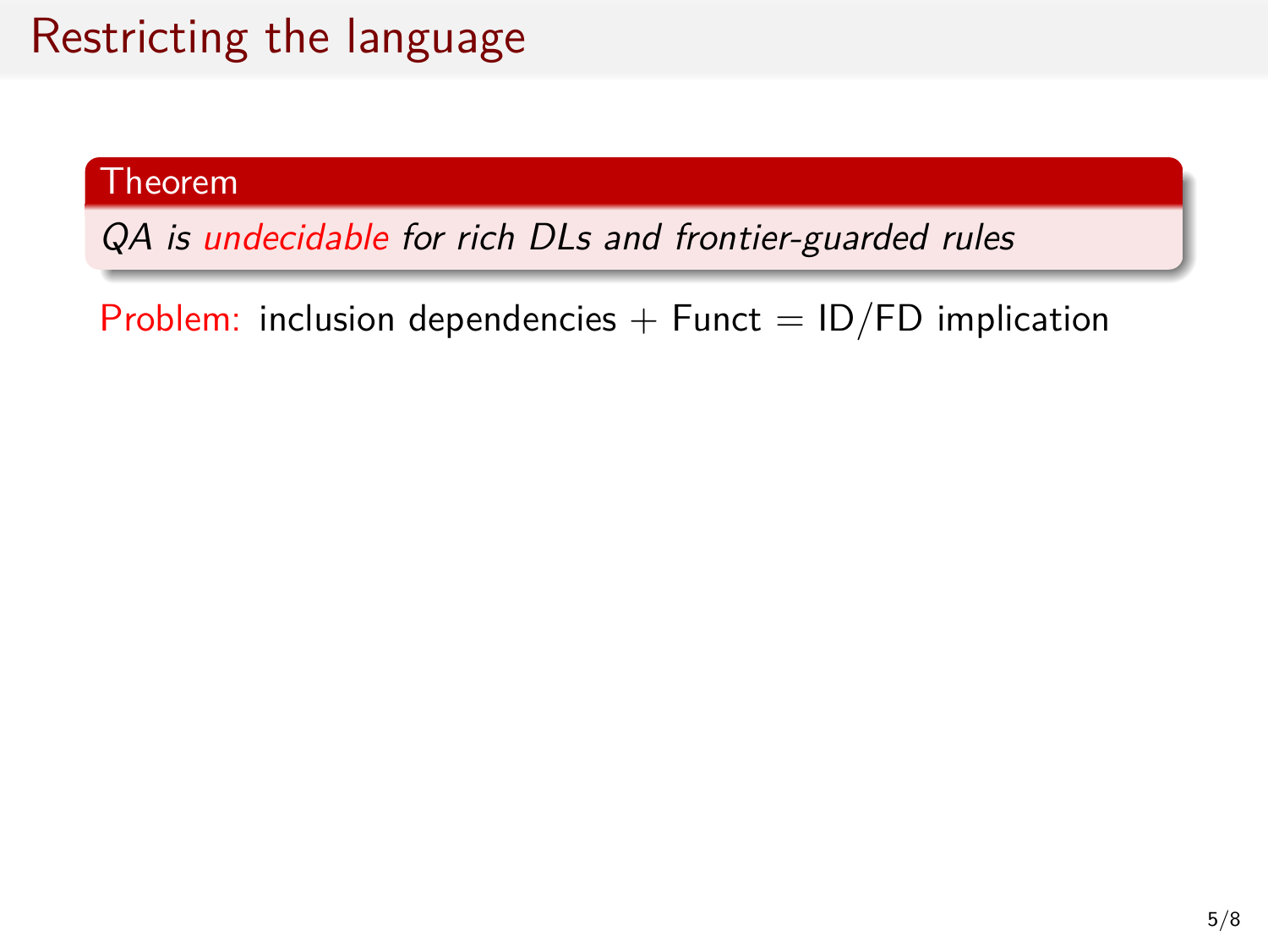#### Theorem

*QA is undecidable for rich DLs and frontier-guarded rules*

Problem: inclusion dependencies  $+$  Funct  $=$  ID/FD implication

*→* Frontier-one rules: *∀x***y** *ϕ*(*x,* **y**) *→ ∃***z** *ψ*(*x,* **z**)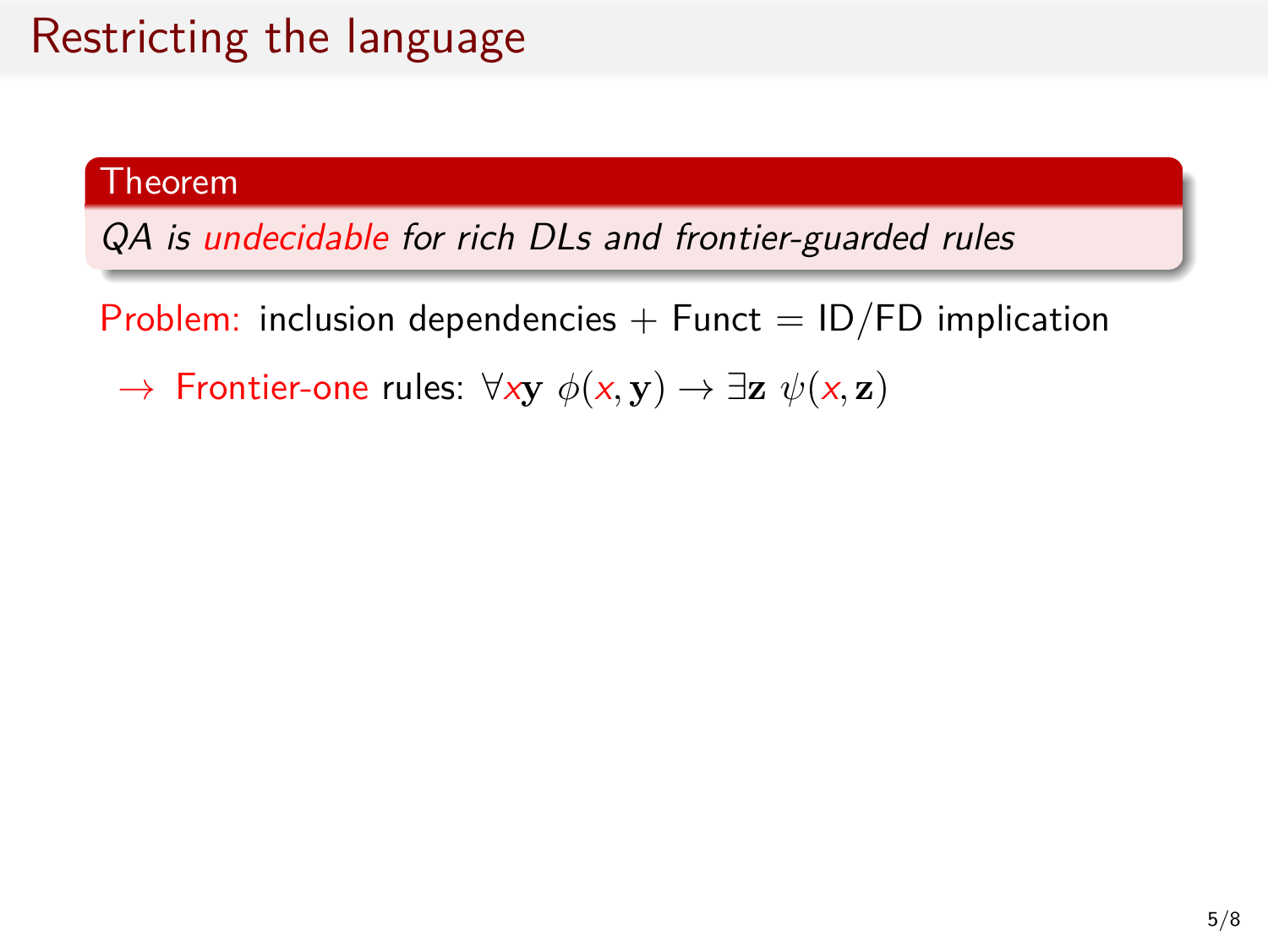#### Theorem

*QA is undecidable for rich DLs and frontier-guarded rules*

Problem: inclusion dependencies  $+$  Funct  $=$  ID/FD implication

*→* Frontier-one rules: *∀x***y** *ϕ*(*x,* **y**) *→ ∃***z** *ψ*(*x,* **z**)

#### Theorem

*QA is undecidable for rich DLs and frontier-one rules*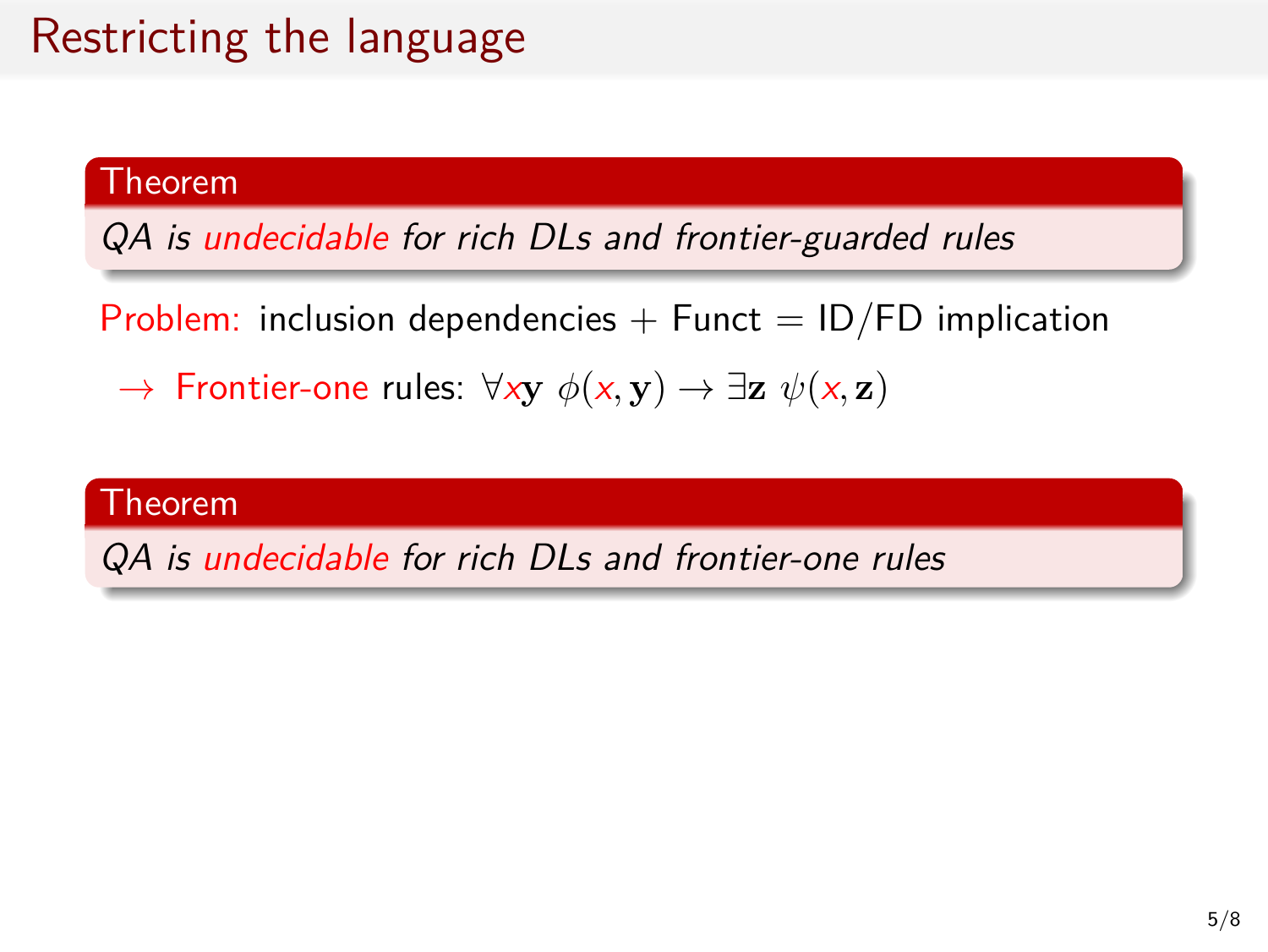#### Theorem

*QA is undecidable for rich DLs and frontier-guarded rules*

Problem: inclusion dependencies  $+$  Funct = ID/FD implication

*→* Frontier-one rules: *∀x***y** *ϕ*(*x,* **y**) *→ ∃***z** *ψ*(*x,* **z**)

#### Theorem

*QA is undecidable for rich DLs and frontier-one rules*

Problem: cycles in rules  $+$  Funct  $=$  grid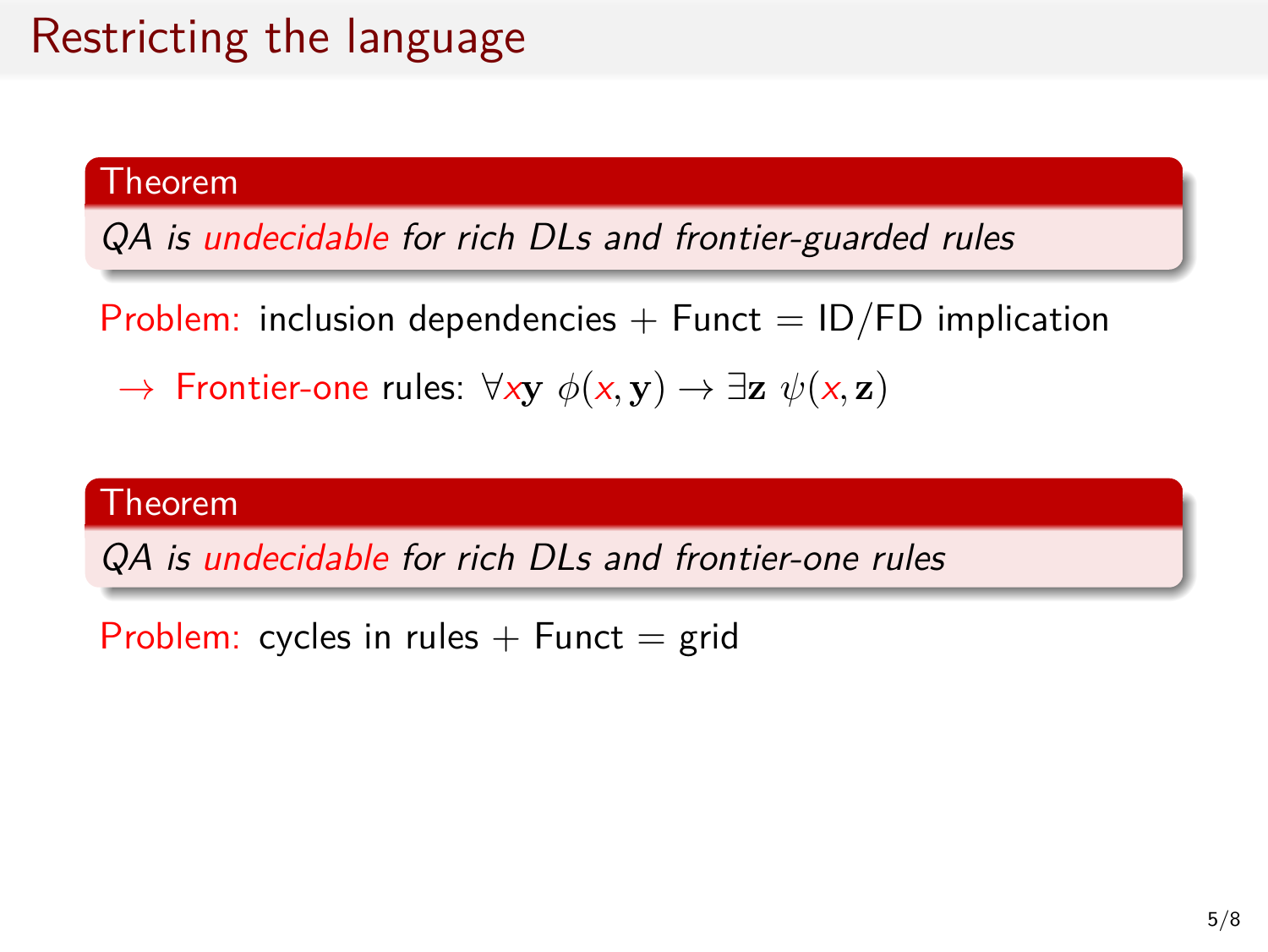#### Theorem

*QA is undecidable for rich DLs and frontier-guarded rules*

Problem: inclusion dependencies  $+$  Funct  $=$  ID/FD implication

*→* Frontier-one rules: *∀x***y** *ϕ*(*x,* **y**) *→ ∃***z** *ψ*(*x,* **z**)

#### Theorem

*QA is undecidable for rich DLs and frontier-one rules*

Problem: cycles in rules  $+$  Funct  $=$  grid

- *→* Non-looping rules: prohibit cycles
	- $R(x, y) S(y, z) T(z, x)$
	- $R(x, y, z) S(x, y, z)$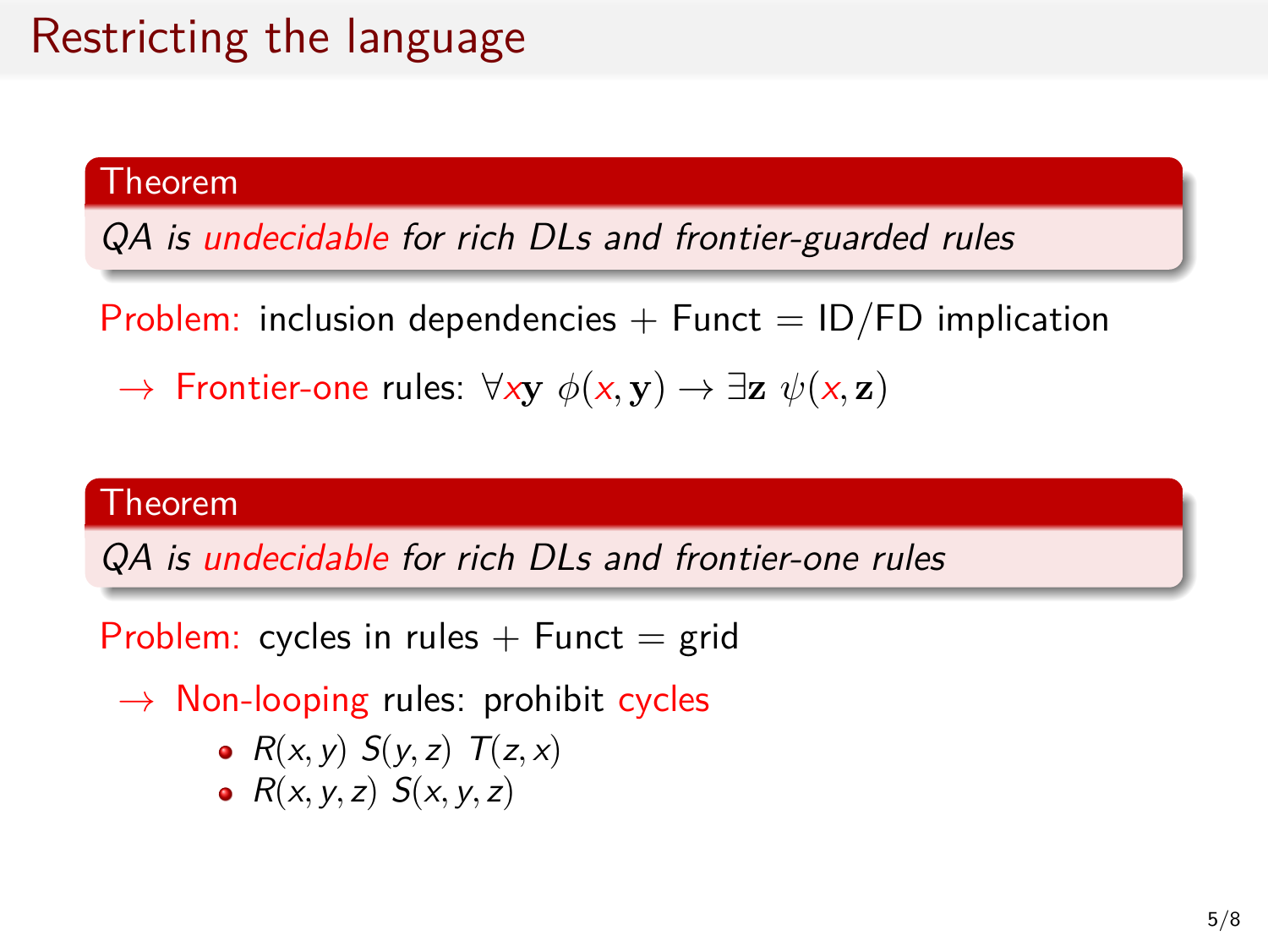Non-looping frontier-one rules: no cycles in body and in head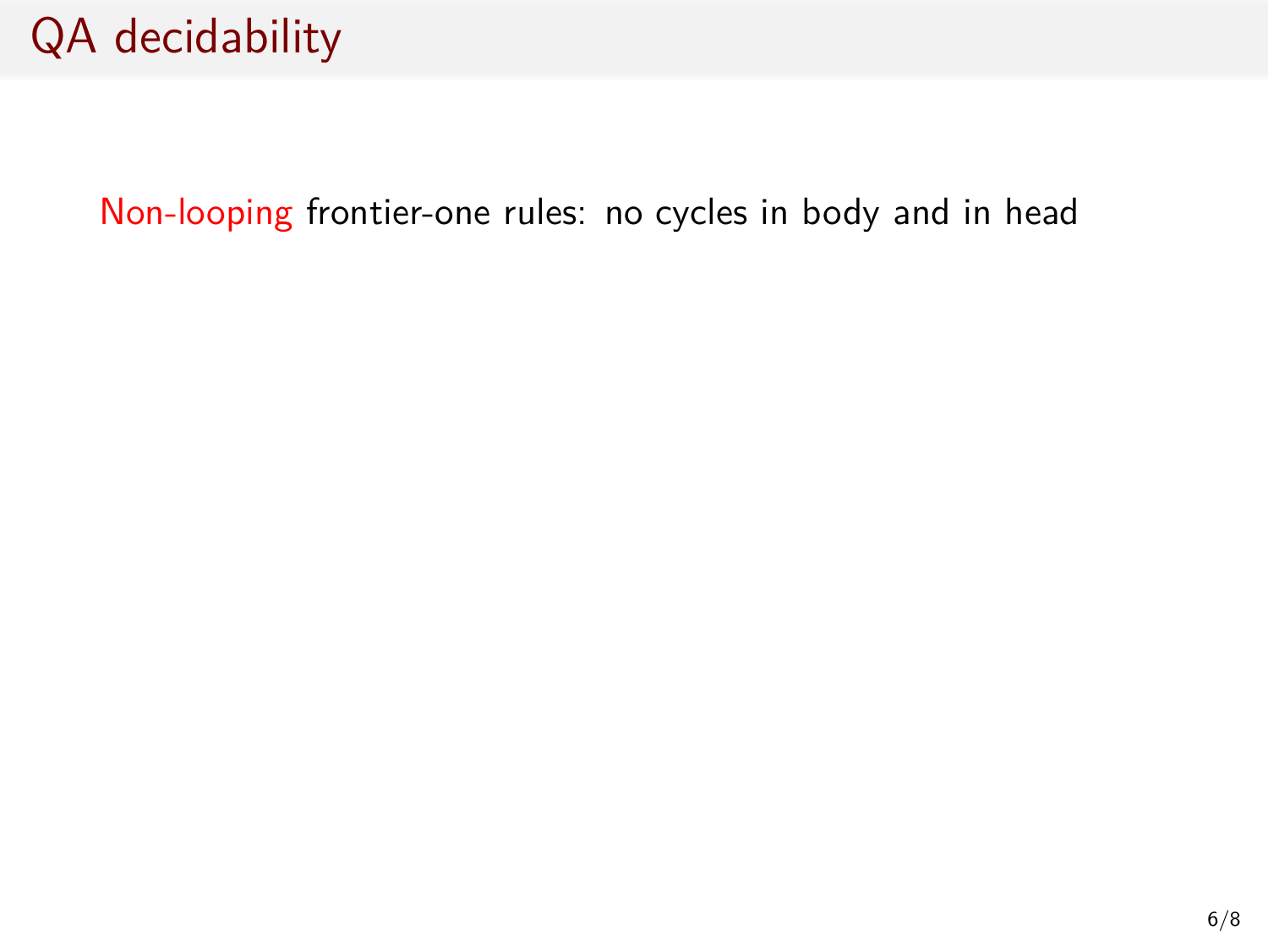Non-looping frontier-one rules: no cycles in body and in head

*→* We can shred them to DL rules

#### Theorem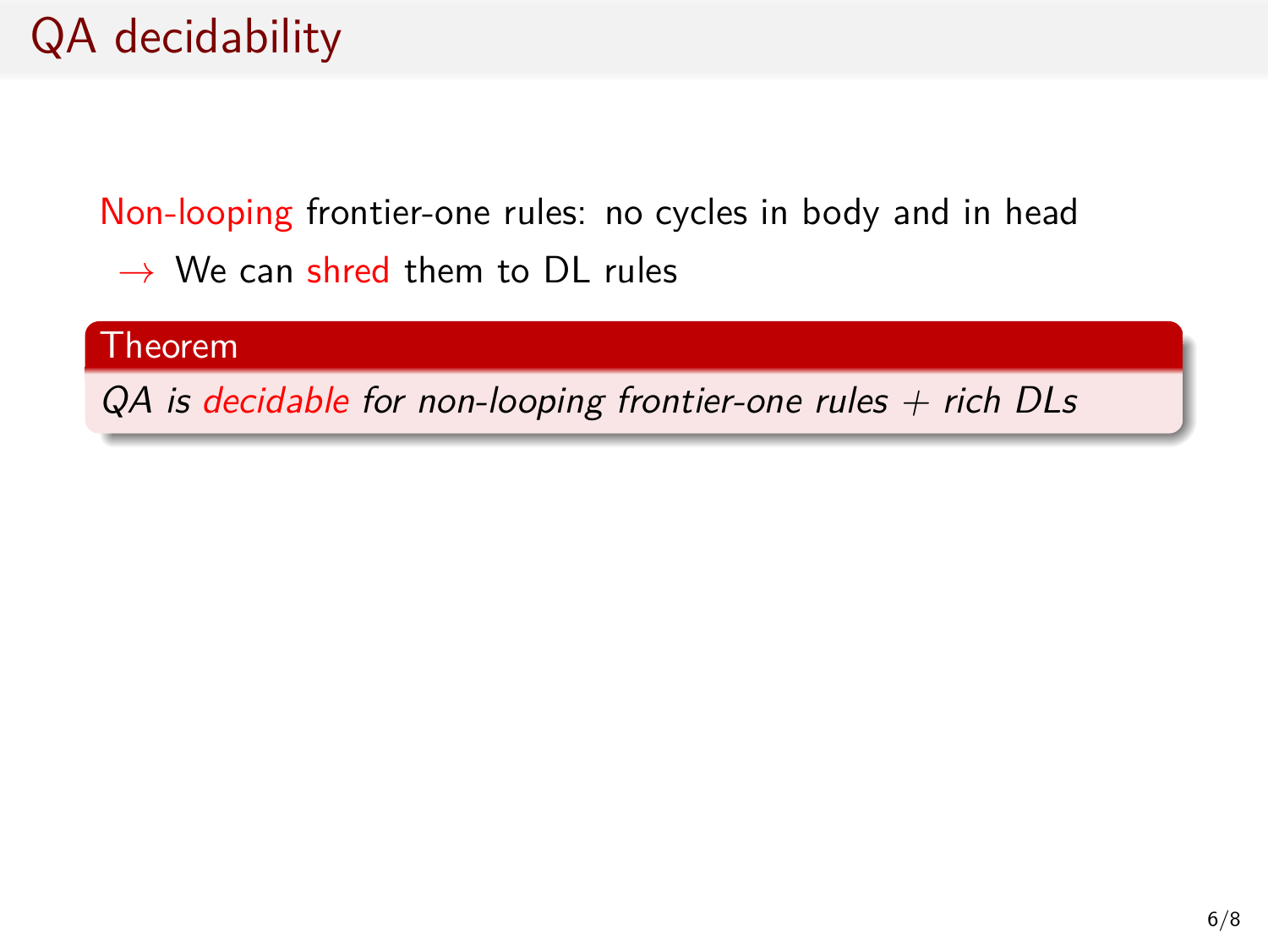Non-looping frontier-one rules: no cycles in body and in head

*→* We can shred them to DL rules

Theorem

*QA is decidable for non-looping frontier-one rules + rich DLs*

Head-non-looping frontier-one rules: no cycles in head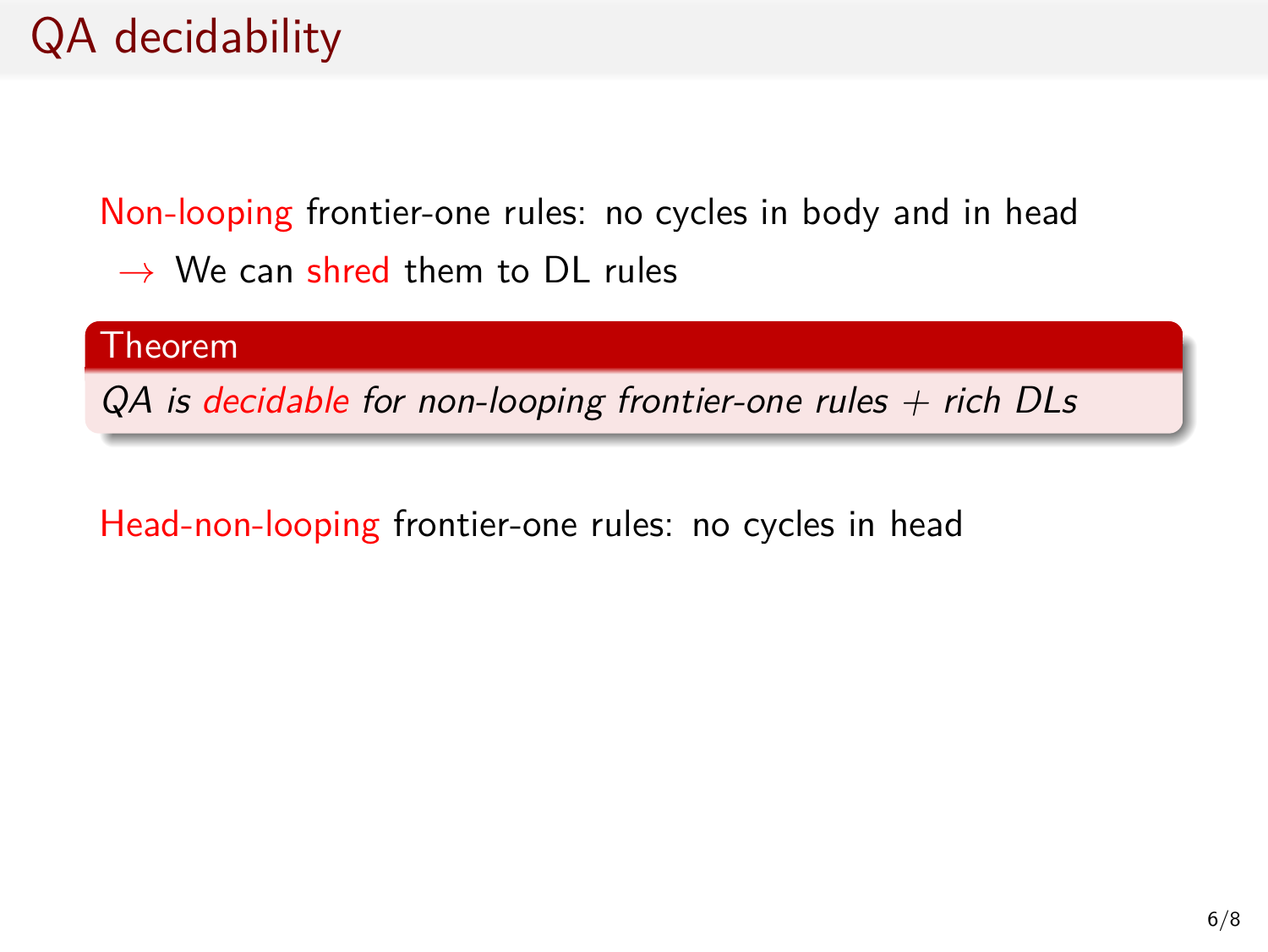Non-looping frontier-one rules: no cycles in body and in head

*→* We can shred them to DL rules

Theorem

*QA is decidable for non-looping frontier-one rules + rich DLs*

Head-non-looping frontier-one rules: no cycles in head

*→* We can treeify the rules, soundness by unravelling the models

#### Theorem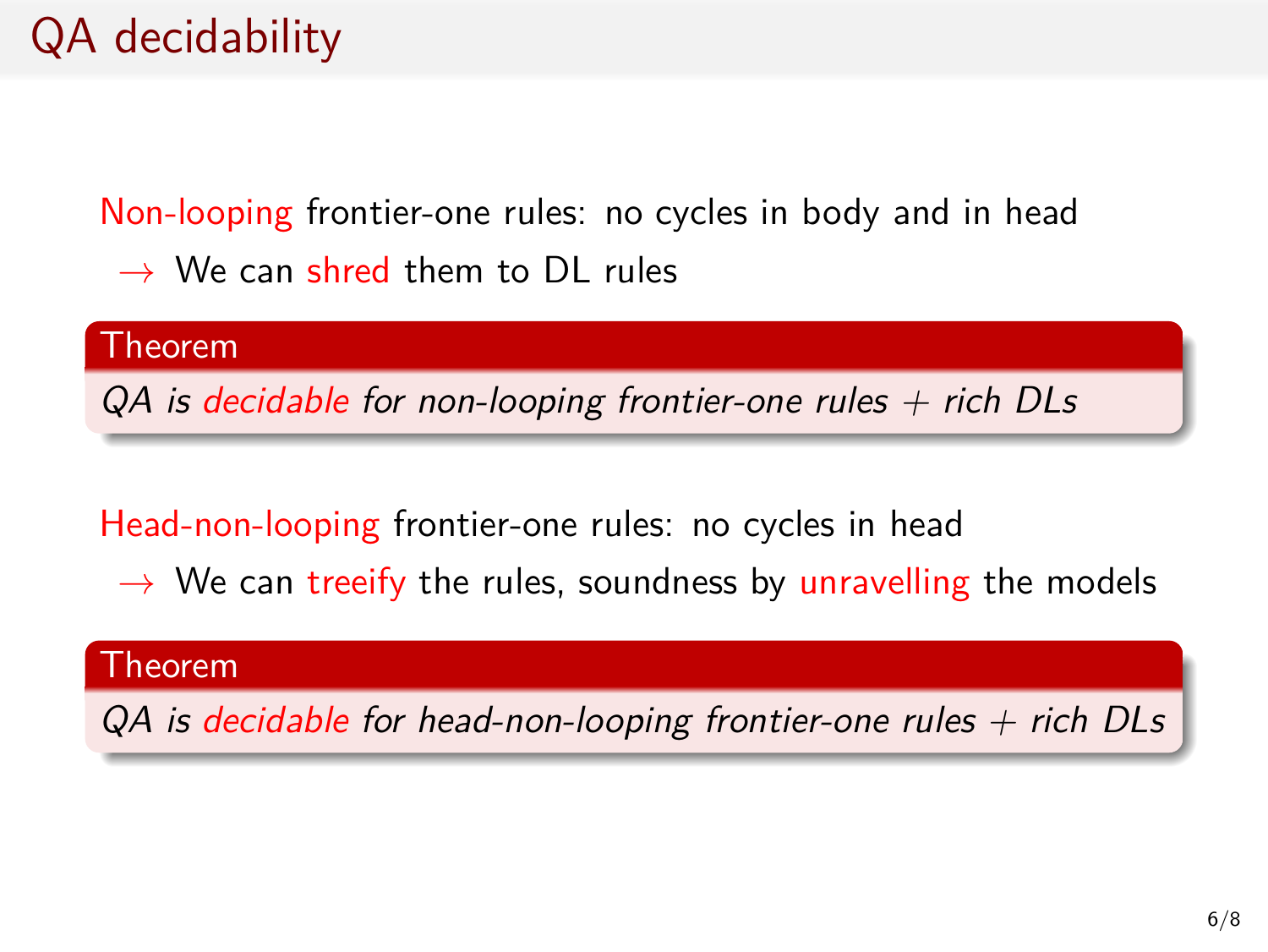#### Theorem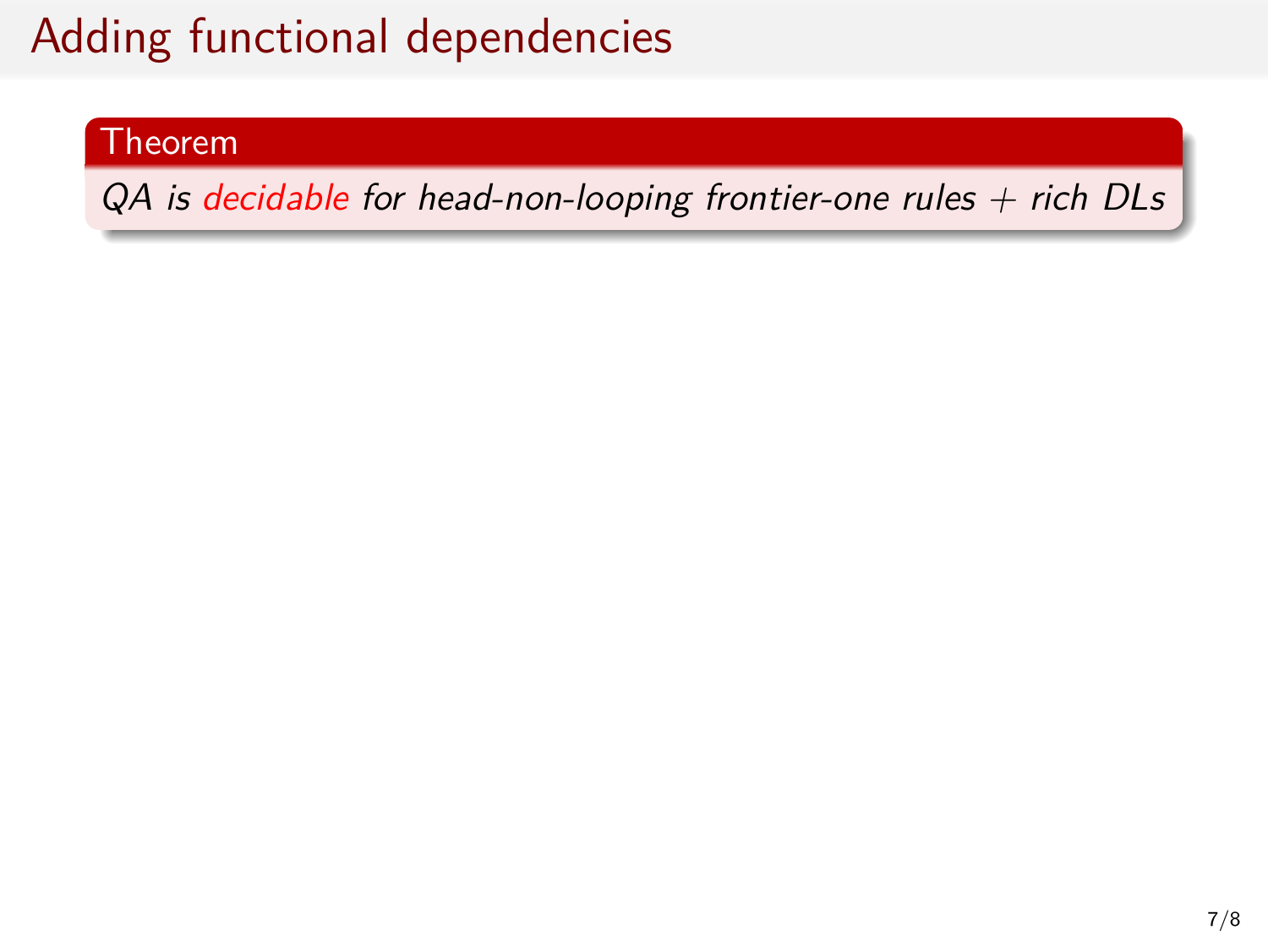#### Theorem

- We want to add:
	- Functional dependencies (FDs) on arbitrary predicates: Talk[*speaker, session*] determines Talk[*title*]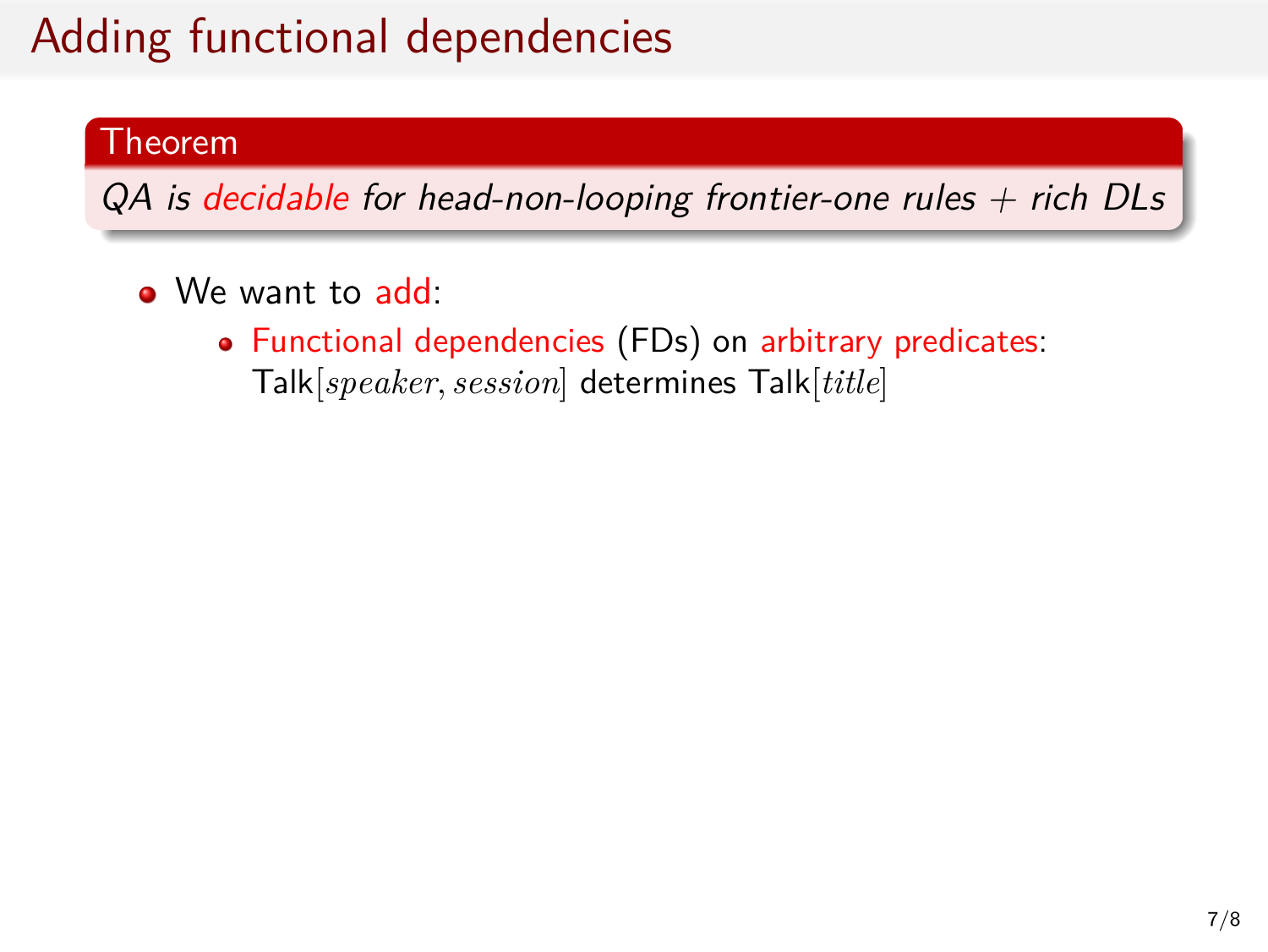#### Theorem

- We want to add:
	- Functional dependencies (FDs) on arbitrary predicates: Talk[*speaker, session*] determines Talk[*title*]
- FDs plus single-head frontier-one rules already undecidable
	- *→* Must impose the non-conflicting condition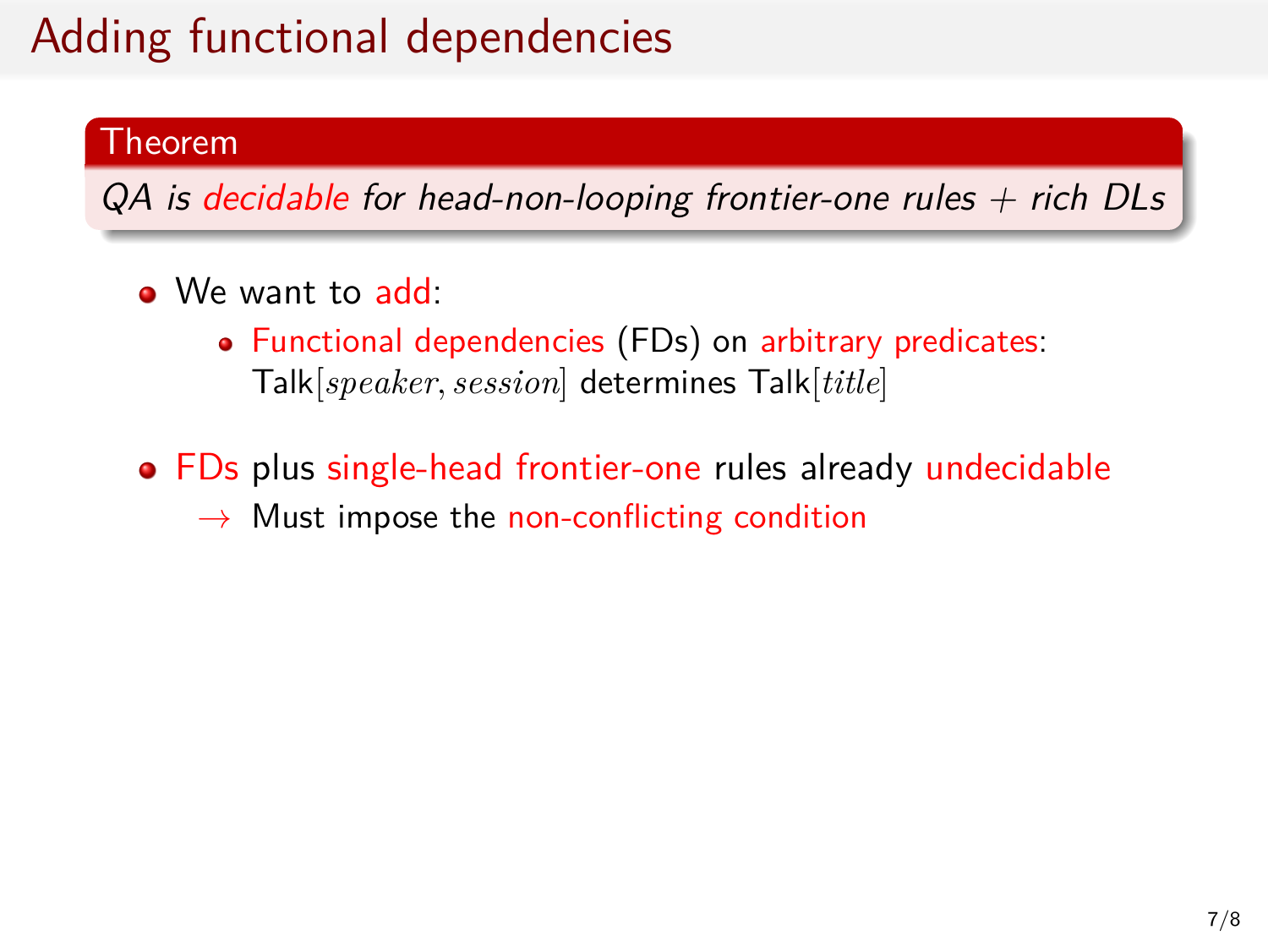#### Theorem

*QA is decidable for head-non-looping frontier-one rules + rich DLs*

- We want to add:
	- Functional dependencies (FDs) on arbitrary predicates: Talk[*speaker, session*] determines Talk[*title*]
- FDs plus single-head frontier-one rules already undecidable *→* Must impose the non-conflicting condition

### Theorem

*Decidable QA for:*

- *Rich DL constraints*
- *Single-head frontier-one rules*
- *Non-conflicting FDs*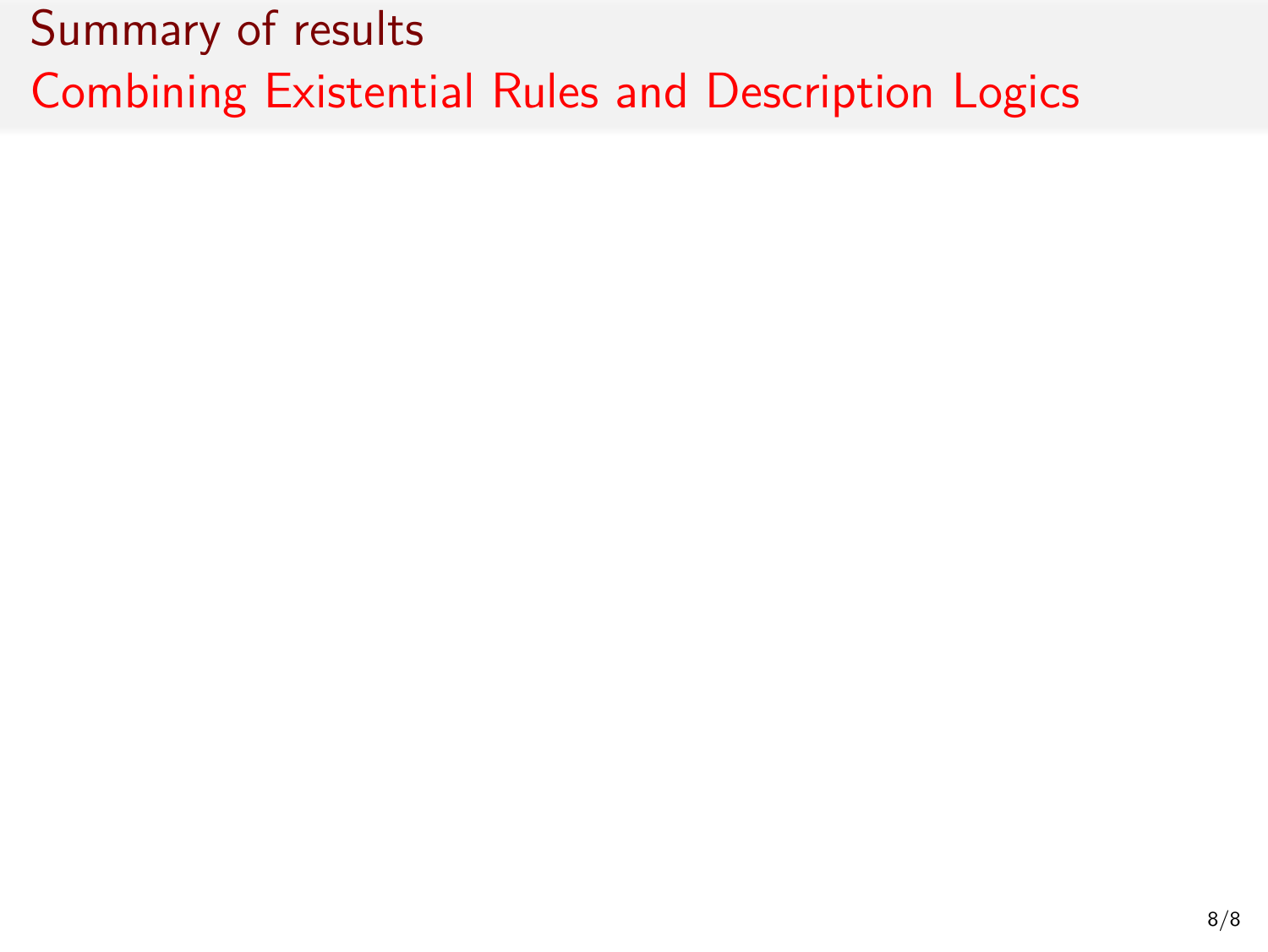- Open-world query answering (QA) under:
	- Rich DL constraints
	- **•** Existential rules
- For which rule classes is QA decidable with rich DLs?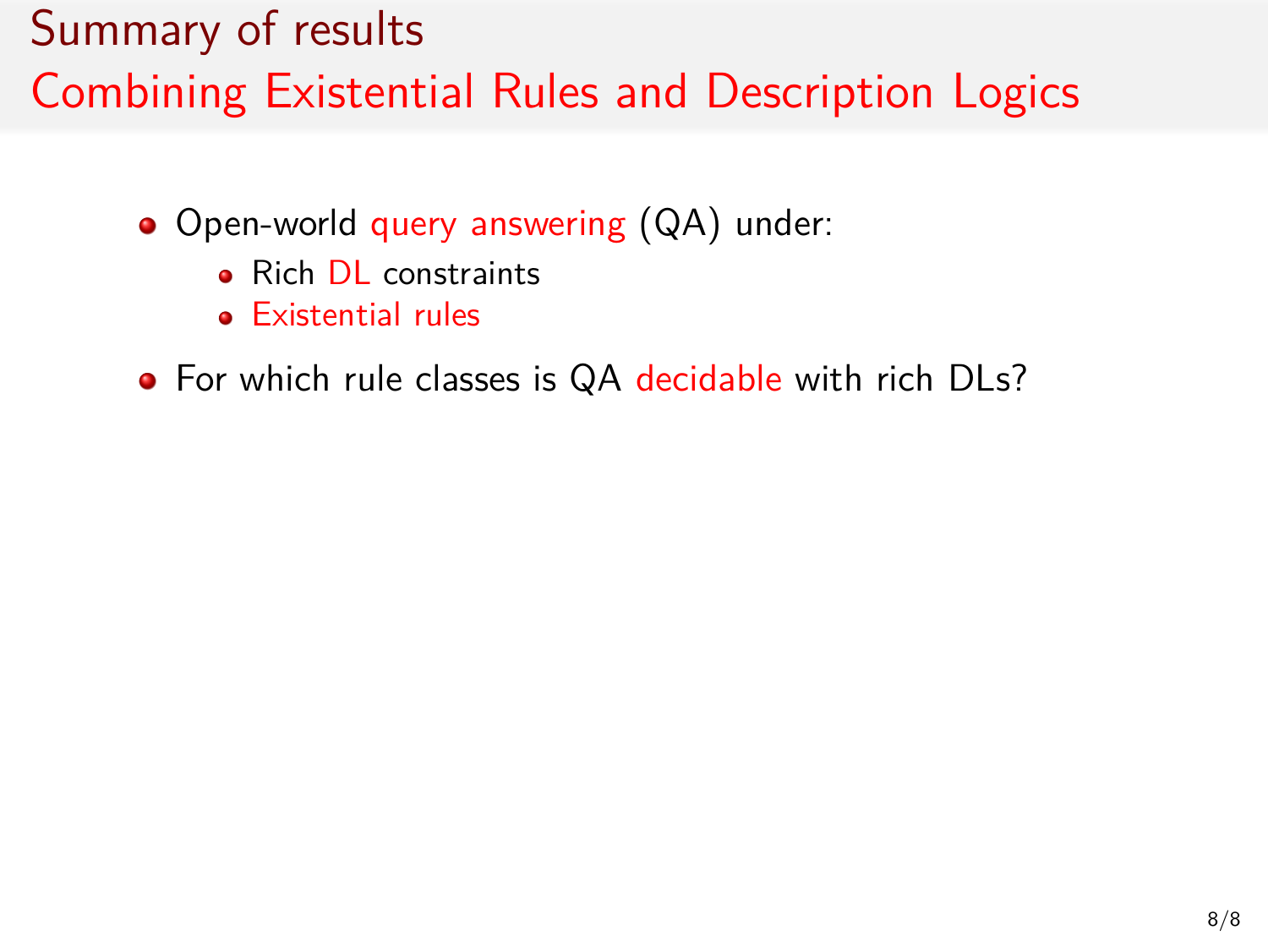- Open-world query answering (QA) under:
	- **Rich DL** constraints
	- **e** Existential rules
- For which rule classes is QA decidable with rich DLs?
- *→* Must restrict to frontier-one rules
- *→* Must prohibit cycles in rule heads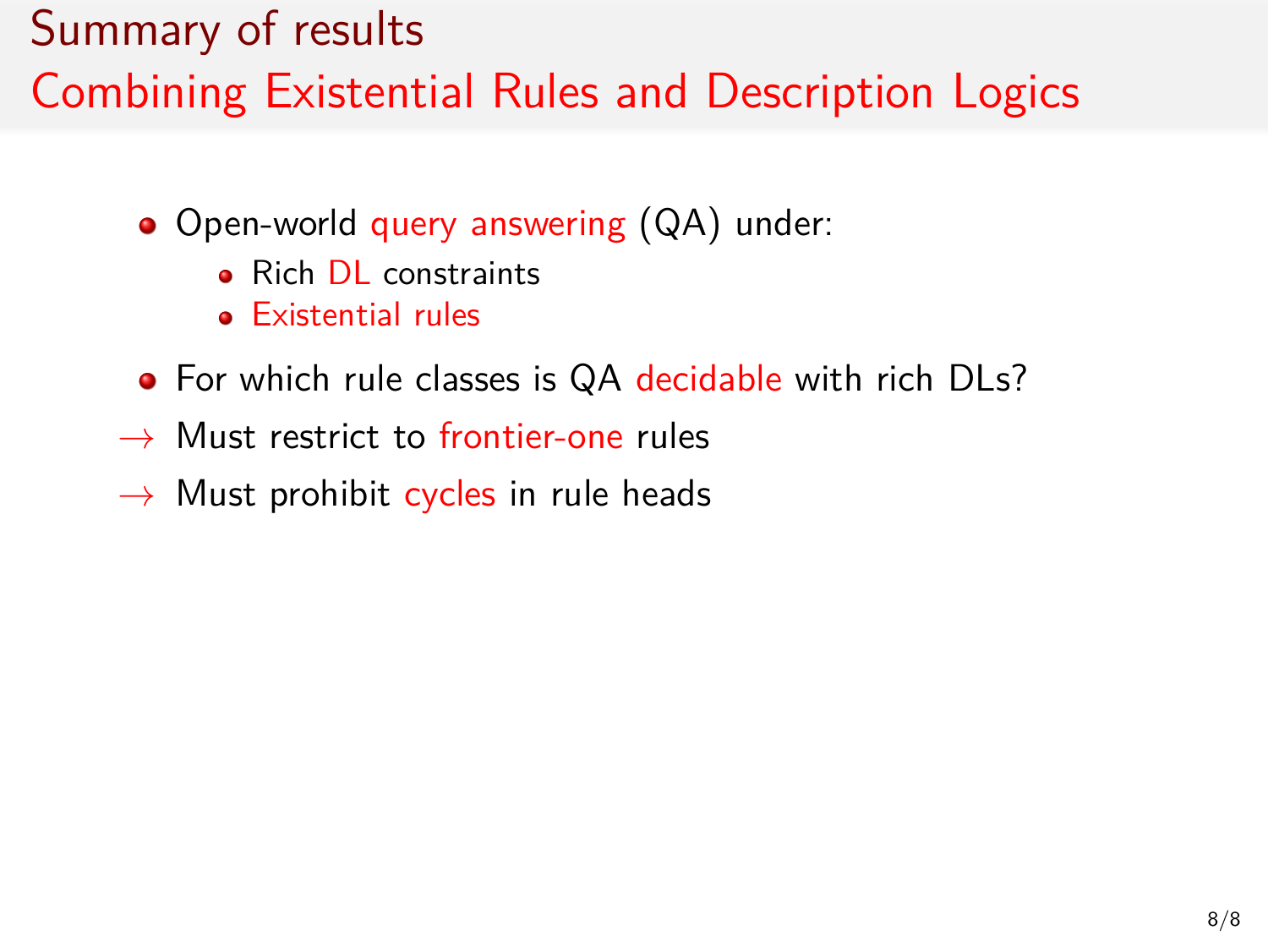- Open-world query answering (QA) under:
	- **Rich DL** constraints
	- Existential rules
- For which rule classes is QA decidable with rich DLs?
- *→* Must restrict to frontier-one rules
- *→* Must prohibit cycles in rule heads
- $\rightarrow$  QA is decidable for head-non-looping frontier-one  $+$  rich DLs
- *→* Can add non-conflicting FDs